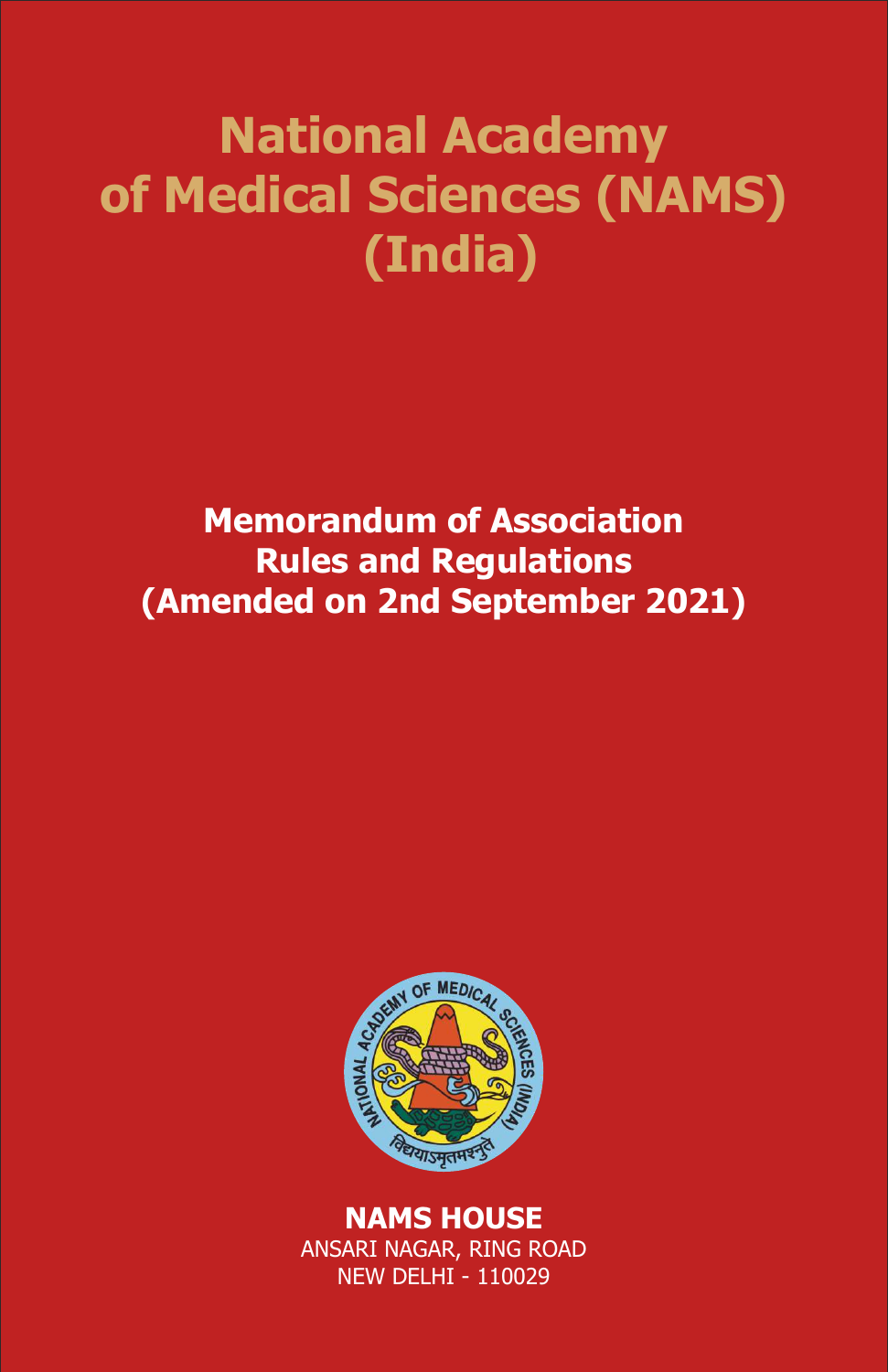# **Memorandum of Association Rules and Regulations (Amended on 2nd September 2021)**



**NAMS HOUSE** ANSARI NAGAR, RING ROAD NEW DELHI - 110029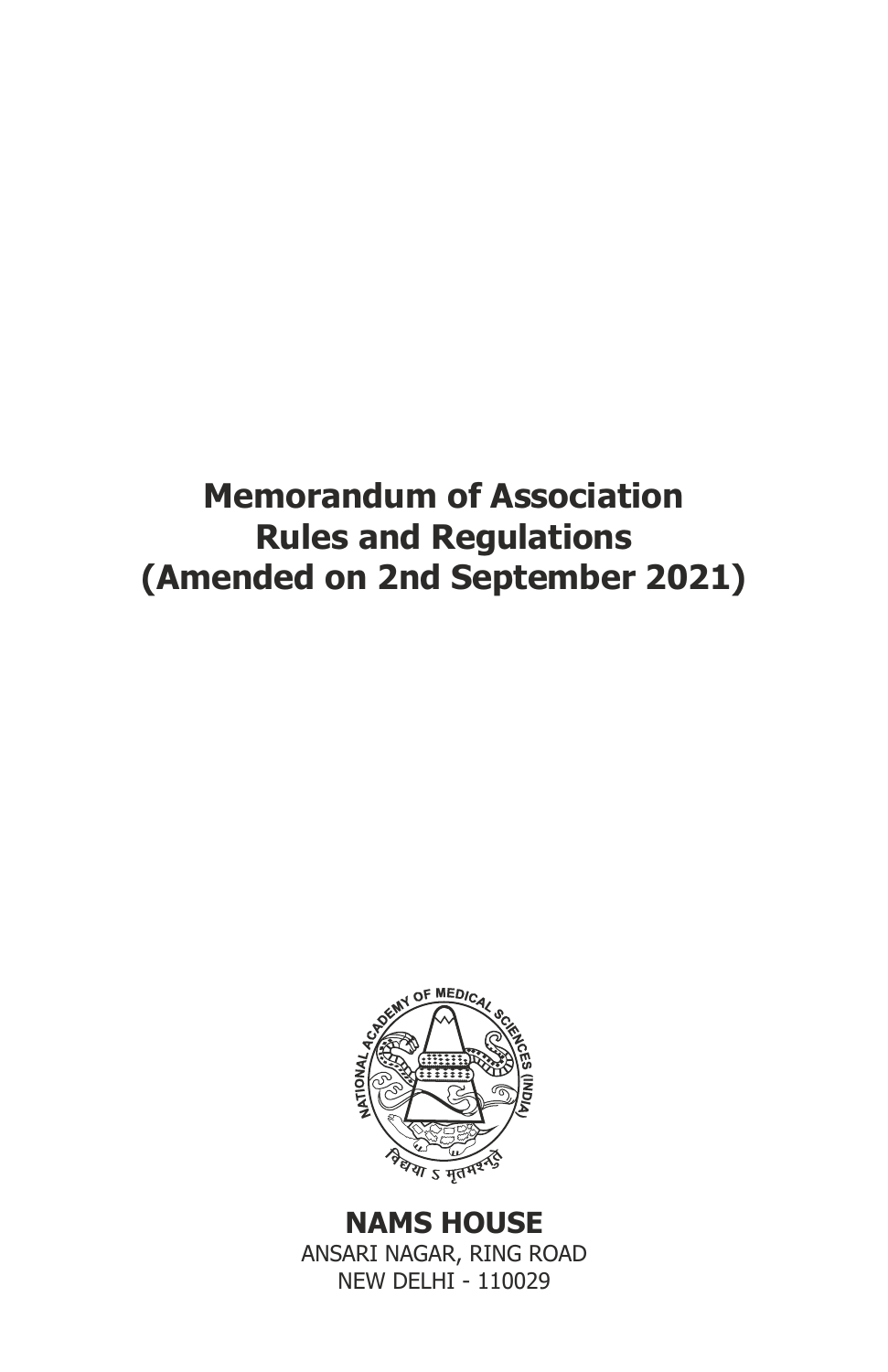### **CONTENTS**

| Sl. No. | <b>Particulars</b>        | Page No.  |
|---------|---------------------------|-----------|
| 1.      | Memorandum of Association | $1 - 2$   |
| 2.      | <b>Rules</b>              | $3 - 22$  |
| 3.      | Regulations               | $23 - 32$ |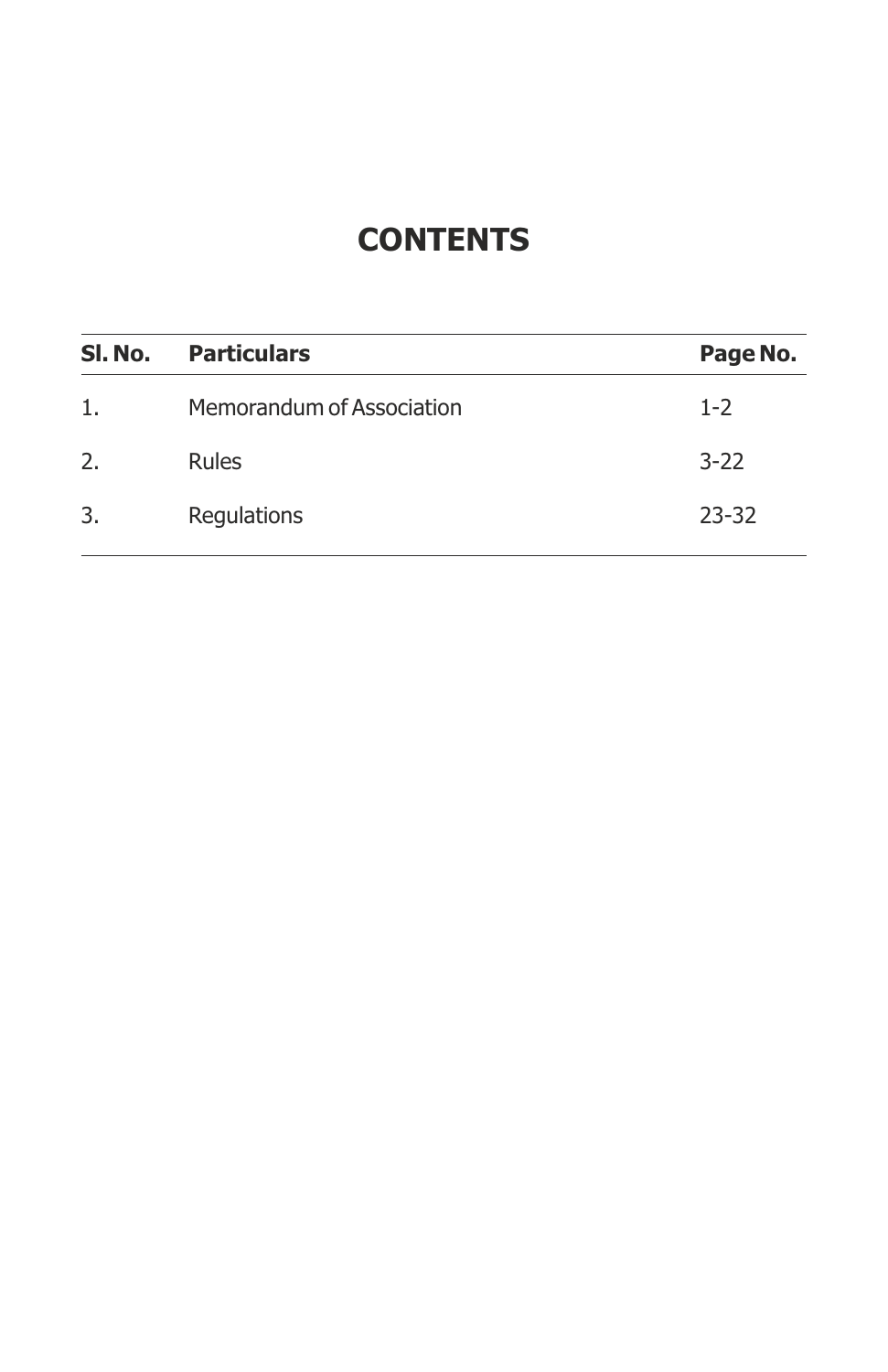## **NATIONAL ACADEMY OF MEDICAL SCIENCES (INDIA)**

#### **Memorandum of Association, Rules and Regulations (as amended on 2nd September 2021)**

#### **NAME**

The Society shall be called the "National Academy of Medical Sciences (India)".

The registered office of the Society is situated at NAMS building, Mahatma Gandhi Marg, Ansari Nagar, New Delhi, 110 029 in the State of Delhi.

#### **MEMORANDUM OF ASSOCIATION**

- 1. The objectives of the National Academy of Medical Sciences (India) are:
	- (a) The promotion of knowledge of Medical Sciences in India and its practical application to problems of national welfare.
	- (b) The recognition and encouragement of merit in all branches of Medical Sciences.
	- $(c)$  (i) To secure co-ordination between medical and other scientific academies, societies, associations, institutions and Government medical and scientific departments and services.
		- (ii) To seek help and co-operation of international agencies and national bodies of other countries.
	- (d) To act through properly constituted National Committees for medical scientific subjects for undertaking medical scientific work of national and international importance as the Academy may be called upon to perform by the public and the Government.
	- (e) To publish such proceedings, journals, memoirs, transactions and other publications as may be found desirable.
	- (f) To promote and maintain a liaison between medicine and other sciences.
	- (g) To secure and manage funds and endowments for the promotion of objectives of the Academy.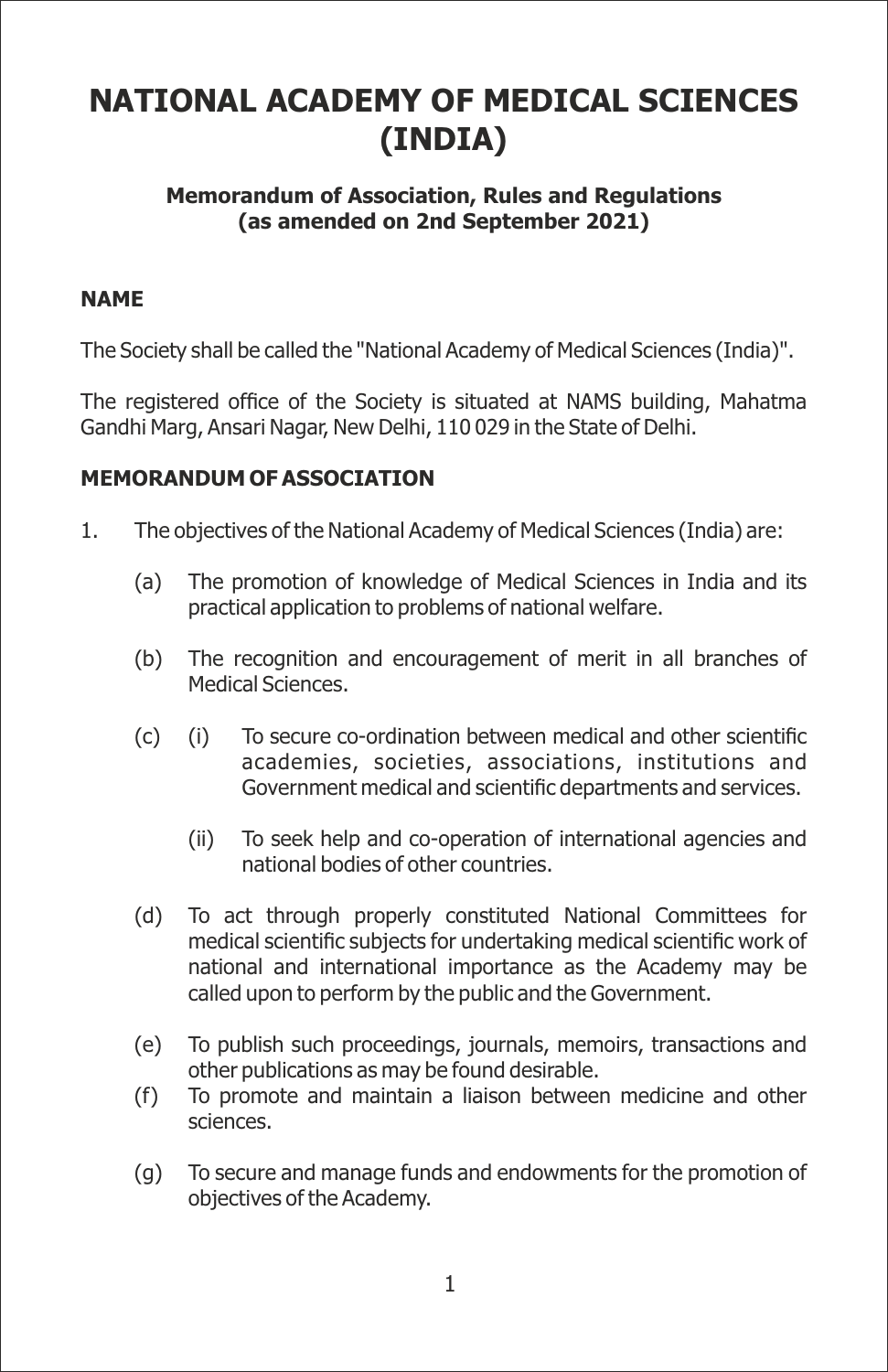- (h) To undertake any other steps that may assist in, conduce to or be necessary for the fulfillment of the above mentioned aims and objectives of the Academy.
- (i) To develop pattern(s) of a high level postgraduate examination, at all India basis in various disciplines of medical sciences, to ensure a uniform standard of postgraduate medical qualifications for which an appropriate machinery may be established.

Names of the Fellows with their addresses who signed the Memorandum of Association at the time of registration of the Academy as Indian Academy of Medical Sciences:

| Sr. No.        | Name                  | Address                                                |
|----------------|-----------------------|--------------------------------------------------------|
| 1              | Dr. B. K. Anand       | Professor of Physiology<br>A.I.I.M.S., New Delhi-16    |
| $\overline{2}$ | Lt. Col. Sangham Lal  | Professor of Surgery<br>A.I.I.M.S., New Delhi-16       |
| 3              | Dr. V. Ramalingaswami | Professor of Pathology<br>A.I.I.M.S., New Delhi-16     |
| 4              | Dr. K.L. Wig          | Professor of Medicine<br>A.I.I.M.S., New Delhi-16      |
| 5              | Col. B.L. Taneja      | Principal, Maulana Azad Medical<br>College, New Delhi  |
| 6              | Dr. R. Viswanathan    | Director, Vallabhabhai Patel Chest<br>Institute, Delhi |
| 7              | Col. Amir Chand       | 12, Curzon Road, New Delhi                             |
| 8              | Dr. S.K. Sen          | 10, Hailey Road, New Delhi                             |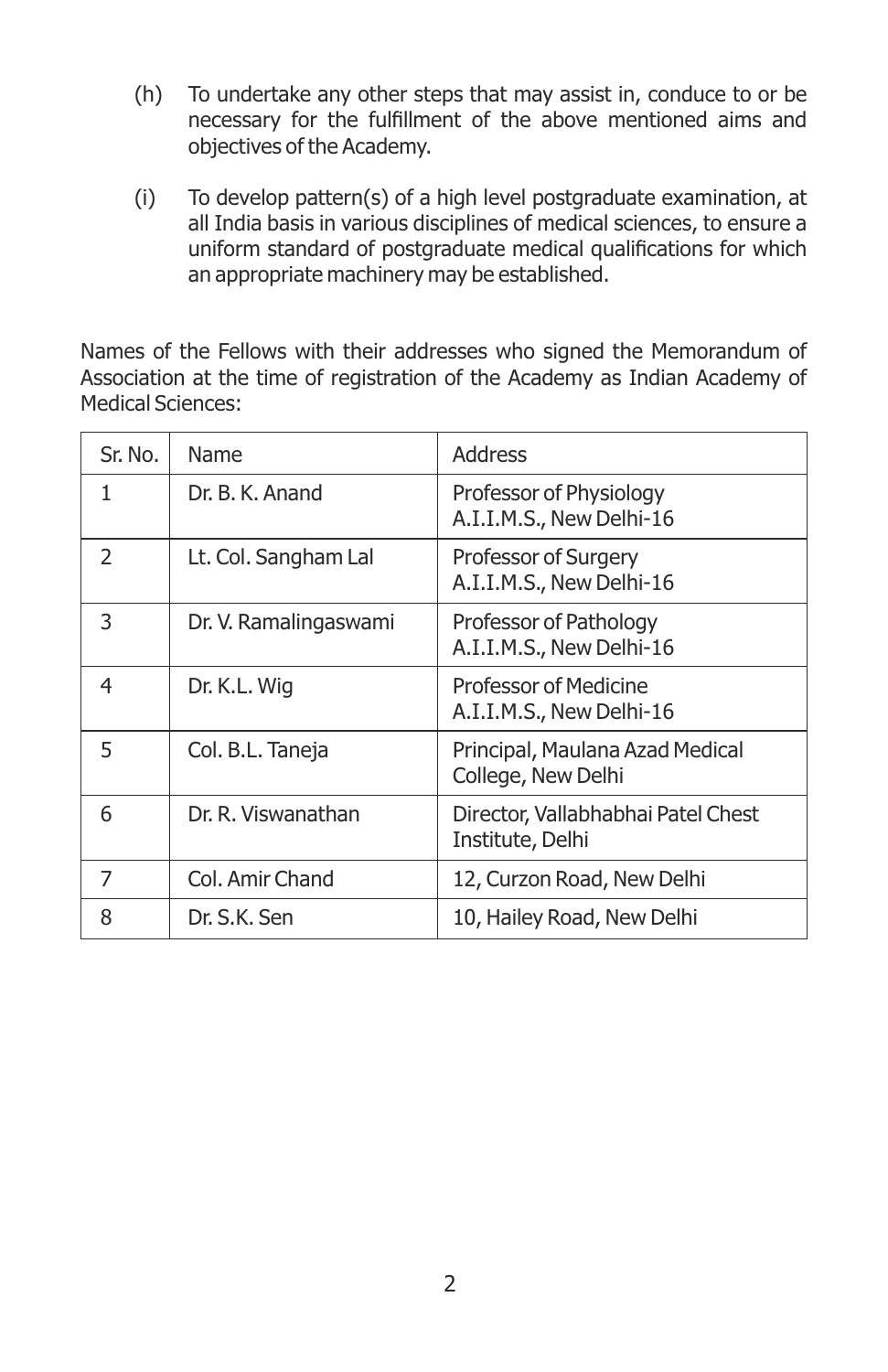## **RULES**

#### **1. The Academy will consist of:**

- (a) Patrons
- (b) Honorary Fellows
- (c) Fellows
- (d) Members
	- (i) by election
	- (ii) by examination conducted by NBE

#### **2. Administration and Officers:**

- (a) A Council will manage affairs of the Academy. The Council will consist of not more than 23 voting members including Officers.
- (b) Officers of the Academy will be (i) President (ii) President-Elect (iii) Treasurer (vi) Immediate Past President and (v) Vice-President.
- (c) The Council will have 15 Members elected from amongst the Fellows (eligibility as per Rule 16(i)(a)). The Council will elect Vice-President from amongst these Fellows elected as Member of the Council.
- (d) The Council will have the following 3 ex-officio Members: (i) Director General, Indian Council of Medical Research (ii) Chairman, National Medical Commission (iii) President, National Board of Examinations. The ex-officio members who are also Fellows of the Academy shall have voting rights while those ex-officio members who are not Fellows shall not have voting rights.
- (e) Government of India will nominate one Member of the Council. The member so nominated, if a Fellow of the Academy, shall have voting right, failing which he/she shall have no voting rights.
- (f) The terms and conditions of service of the holder of appointment of Secretary will be decided by the Council from time to time.
- (g) The Secretary of the Academy shall not be a Member of the Council . However, he will be in attendance at Council meeting as Secretary to the Council with no voting rights.

The Council will nominate the Secretary, who should be from Delhi/ NCR and should be a Fellow of the Academy for more than five years. The term of the Secretary would be for three years, extendable for another period of two years. There is no upper age bar for this position. The pay structure/ remuneration/ honorarium would be as per Govt. of India rules (GFR) or as decided by the Council.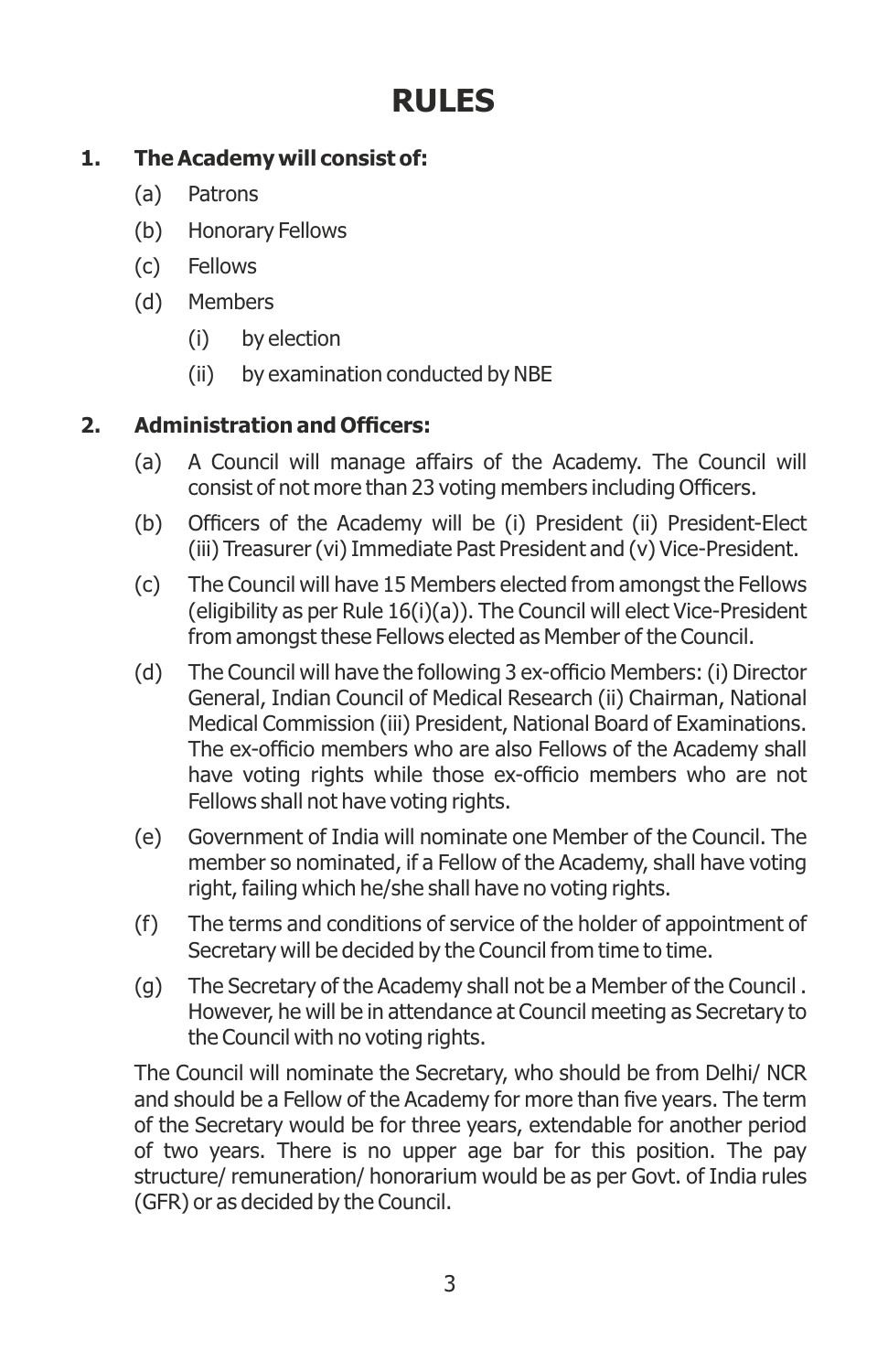#### **3. Term:**

- (a) The President will hold office for 3 years. The President shall not be eligible for re-election and for any lower position in the Academy.
- (b) The 15 elected Members of the Council will each hold office for 3 years. One third of 15 elected Members of the Council excluding the President / President Elect, and Treasurer, will retire every year and will be eligible for re-election for maximum one more term of 3 years in continuity or after a gap.
- (c) The eligibility criteria for President-Elect will be the same as that of the President. The election will be held only for President-Elect, who will automatically take over as the President.
- (d) The Treasurer will hold the office only for one term of three years. He/she will not be eligible for re-election for another term. He/ she need not be a Council Member. However, after the completion of the term he/she may seek election for any other post.
- (e) The Vice-President will hold office till expiry of his/her term as elected Member of the Council.
- (f) The term of the Secretary shall be for three years, extendable for another period of two years. There is no upper age bar for this position. There shall be no provision for reappointment/ extension of term beyond five years.
- $(q)$  No Fellow may hold more than one office of the Academy as defined under 2 (b) at one and the same time.

#### **4. Authorities of the Academy:**

- (a) The Academy is authorized to collect fees and subscriptions, receive donations or to generate other incomes and to hold funds and utilize funds for fulfilling the objectives of the Academy.
- (b) The Academy shall have full powers to manage its property, to invest and deal with money of the Academy, to borrow money and to transact monetary and other dealings in any other way for fulfilling the objectives of the Academy.
- (c) The Academy is authorized to publish proceedings, journals, monographs, transactions, reports and other publications.
- (d) The Academy is authorized to take steps to improve academic standards in medical and allied subjects. This includes developing patterns for education, examination, uniformity of standards etc. These may be acted upon by the Academy or recommended to appropriate authorities.
- (e) The Academy is authorized to make Rules, Regulations and Byelaws for its smooth running. Rules and Regulations can be made and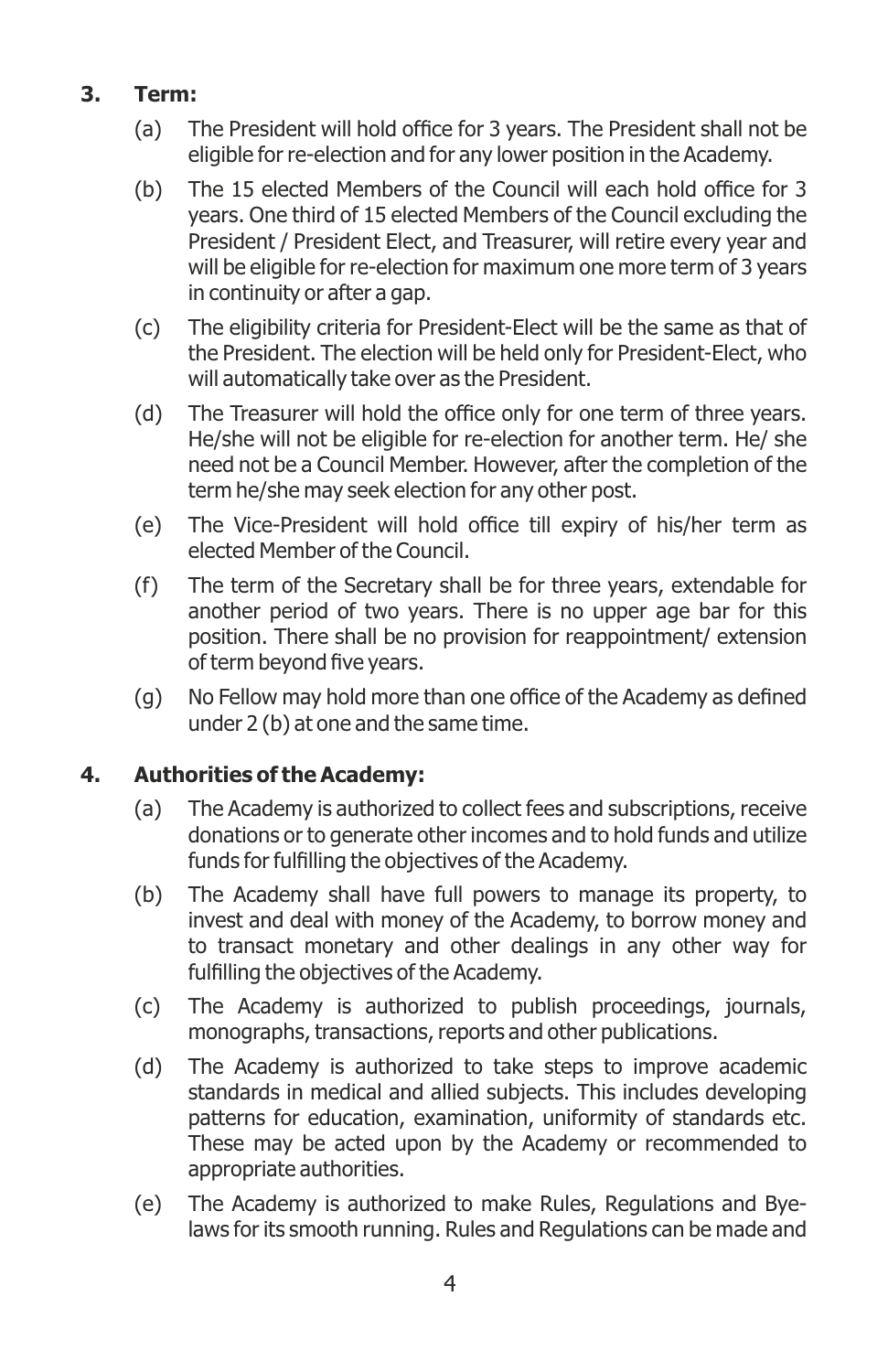amended by the Council but will come into force only after approval of the General Body by postal ballot. Bye-laws can be made and amended by the Council. They will come into force immediately but are subject to confirmation by the General Body at its next meeting.

#### **5. Academy Year:**

Academy year shall be from  $1<sup>st</sup>$  April to  $31<sup>st</sup>$  March. However, the new Members of the Council shall start functioning from the day next to the date the President ratifies the results of the election. The Council as constituted will continue to function up to that time.

The newly elected President will be installed immediately following the closure of Convocation and before the Academic procession leaves the Hall. The incoming President will chair the next General Body meeting after the Convocation.

For calculation of years of standing as Fellow or Member only full calendar year i.e.  $1<sup>st</sup>$  January to  $31<sup>st</sup>$  December is taken into consideration. Fractions before and after full calendar year are ignored.

#### **6. Amendment to Memorandum of Association:**

The Memorandum of Association (MoA) can be amended by a resolution of the General Body to be adopted by three forth majority by postal/electronic ballot. The procedure shall be as under:

- (a) The Council may initiate the process for amending MoA by approving in a duly constituted meeting the proposed amendment(s) by 2/3 of the Members present and voting in favour. The amendments so recommended can be sent for approval to all the fellows by ballots / electronic voting. The total ballots / electronic votes received back in the Academy (with YES or NO), should be considered to be the outcome of the amendment by simple majority.
- (b) To reflect the will (desire), or the quorum, at least  $1/3$ rd of the total number of Fellows must return the ballots for the effective change in the Rules.

If the returned ballots are less than 1/3rd of the total number of fellows, then the procedure shall be repeated. In case, the second time also the returned ballots are less than 1/3rd of the total number of fellows, then the result will be accepted in favour of the motion with simple majority.

After the approval from the Fellows, the amendments will be communicated to the Annual/ Extraordinary General Body and all fellows.

(c) The amendments to MoA so passed will come into force immediately after postal/electronic ballot result.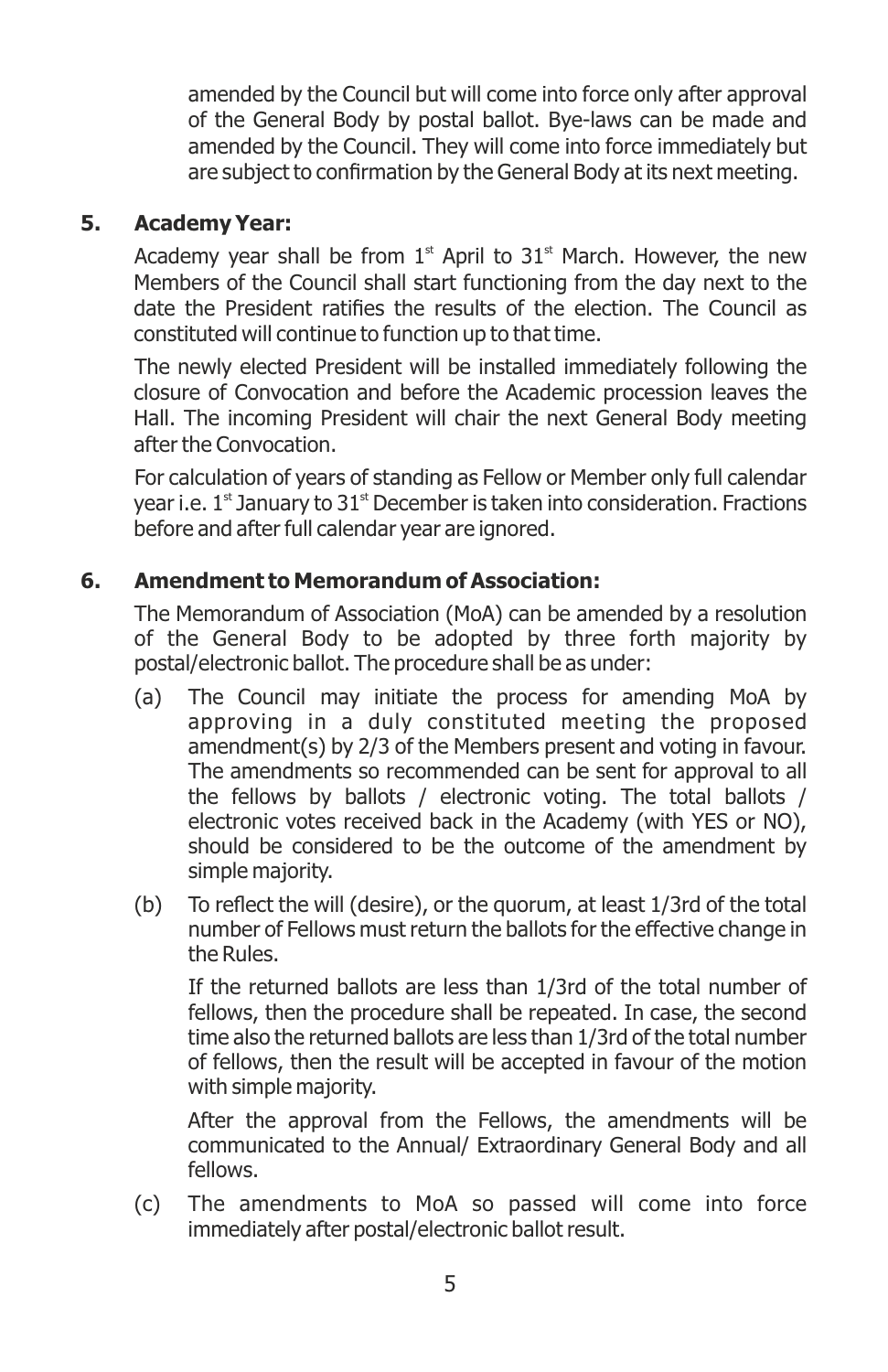#### **7. Functions of the Academy:**

To manage the affairs of the Academy to fulfill its assigned objectives, such as:

- (a) To promote knowledge of bio-medical sciences in India and its application to problems of national health and welfare.
- (b) To recognize and encourage merit in all branches of bio-medical and allied sciences and to confer distinctions, awards and such honours on Fellows/Officers and others, commensurate with their achievements.
- (c) To seek the cooperation of and coordination with other biomedical and scientific academies, institutions, societies and associations as well as government bio-medical and scientific departments and services in India and abroad.
- (d) To undertake bio-medical scientific research of national and international importance and to assist the Government of India and its agencies in framing policies and programmes on biomedical and public health issues.
- (e) To publish proceedings, journals, monographs, transactions, reports and other material as and when necessary.
- (f) To establish, promote and maintain a liaison between bio-medical sciences and other disciplines.
- (g) To secure and manage funds, endowments, and properties, for the promotion of the objectives and for carrying out the functions of the Academy.
- (h) To take all possible steps to attain uniformly high standards of medical education, post-graduate medical examinations and medical practice in India.
- (i) To undertake any other steps considered necessary for the fulfillment of the above mentioned functions of the Academy.
- (j) To amend rules, regulations, and bye-laws as and when considered necessary.

#### **8. Fees and subscriptions:**

(a) Admission Fee: The person accepted as Fellow or Member shall pay an admission fee of Rs.1000. The Council may determine any change in the amount of admission fee and such change shall come into effect after endorsement by the General Body at its regular meeting. Members of the Academy who are elected as Members shall also pay this fee.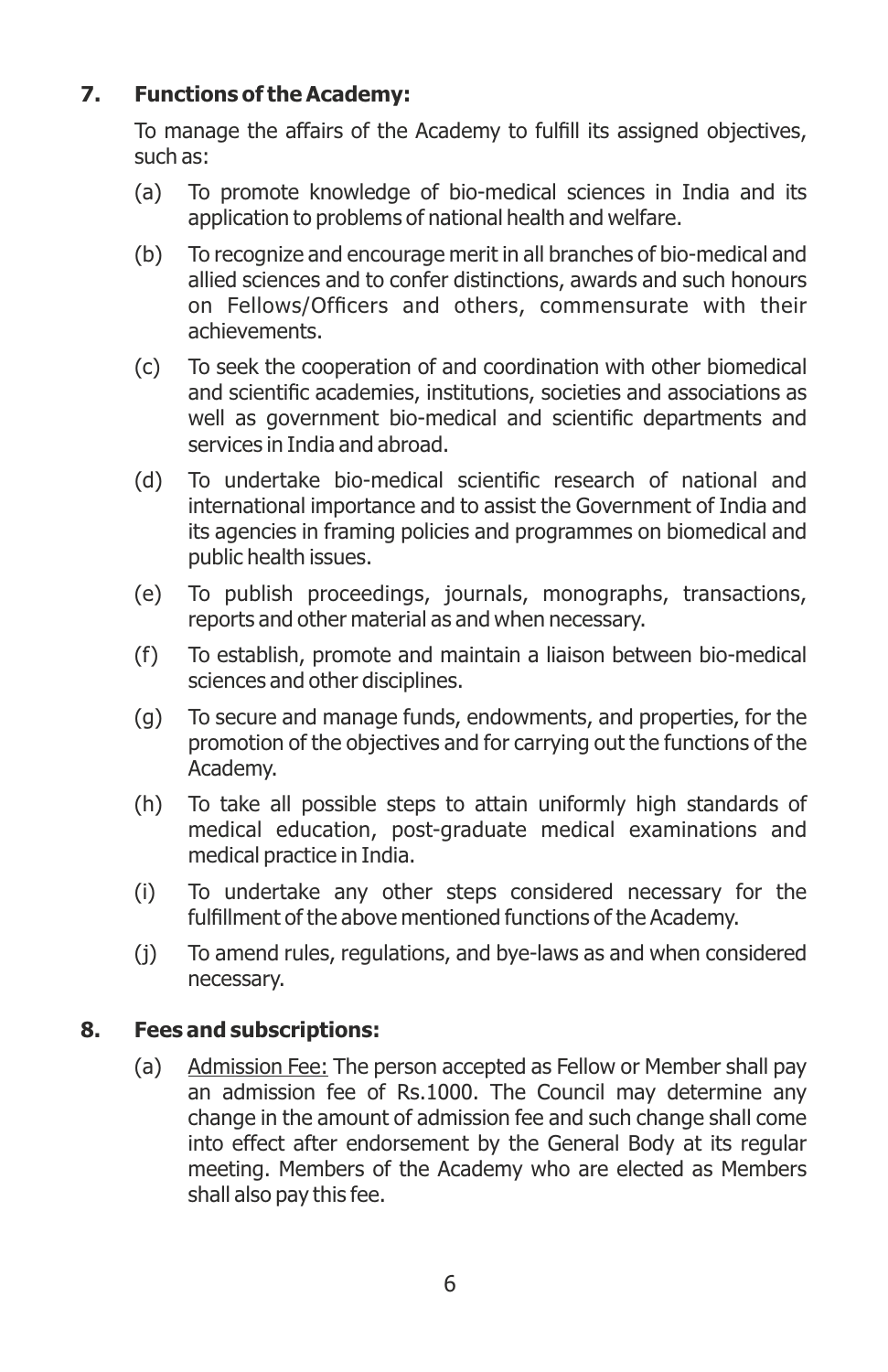- (b) Subscription for Fellowship: Those elected as Fellows shall pay Life subscription of Rs.8000 (inclusive of Admission Fee). The Council may determine any change in the amount of Life subscription and such change shall come into force after endorsement of the General Body.
- (c) Subscription for Membership: Those elected as Members as well as those approved as Members by examination shall pay Life subscription of Rs.7000 (inclusive of Admission Fee). The Council may change this amount of Life subscription also as stipulated in (b) above.
- (d) At least 75% of Life subscription shall be credited to the Capital Fund of the Academy.
- (e) The following are payable before admission as Fellow or Member:
	- (i) Admission Fee (after election or approval by Council in case of those admitted as Members by NBE examination)
	- (ii) Life subscription (Along with admission fee)
- (f) Patrons and Honorary Fellows are exempted from paying any fees.
- (g) All these fees are non-refundable.

#### **9. Intake of Fellows and Members in the Academy:**

The election of Fellows shall be governed by Regulations framed by the Council. Any amendments or changes thereof shall require to be approved by the General Body by postal / electronic ballot.

- (a) Yearly intake of candidates shall not exceed 60.
- (b) At least 1/3rd of the yearly intake of Fellows shall be by advancement from elected members of the Academy of at least 8 year's standing as specified under Rule  $1$  e(i). If merit candidates are not available in the advancement category, there will be flexibility to transfer the unfilled seats from the advancement category (1/3rd) to the Direct category.
- (c) The procedure for election of Fellows will be according to Regulations.
- (d) The procedure for election/intake of Members will be according to Regulations.
- (e) Bond of Obligation:

All those elected as Fellows/ Members of the Academy shall execute the following Bond of Obligation before their admission:

**"I, the undersigned, do hereby engage that I will endeavor to promote the interest and welfare of the National**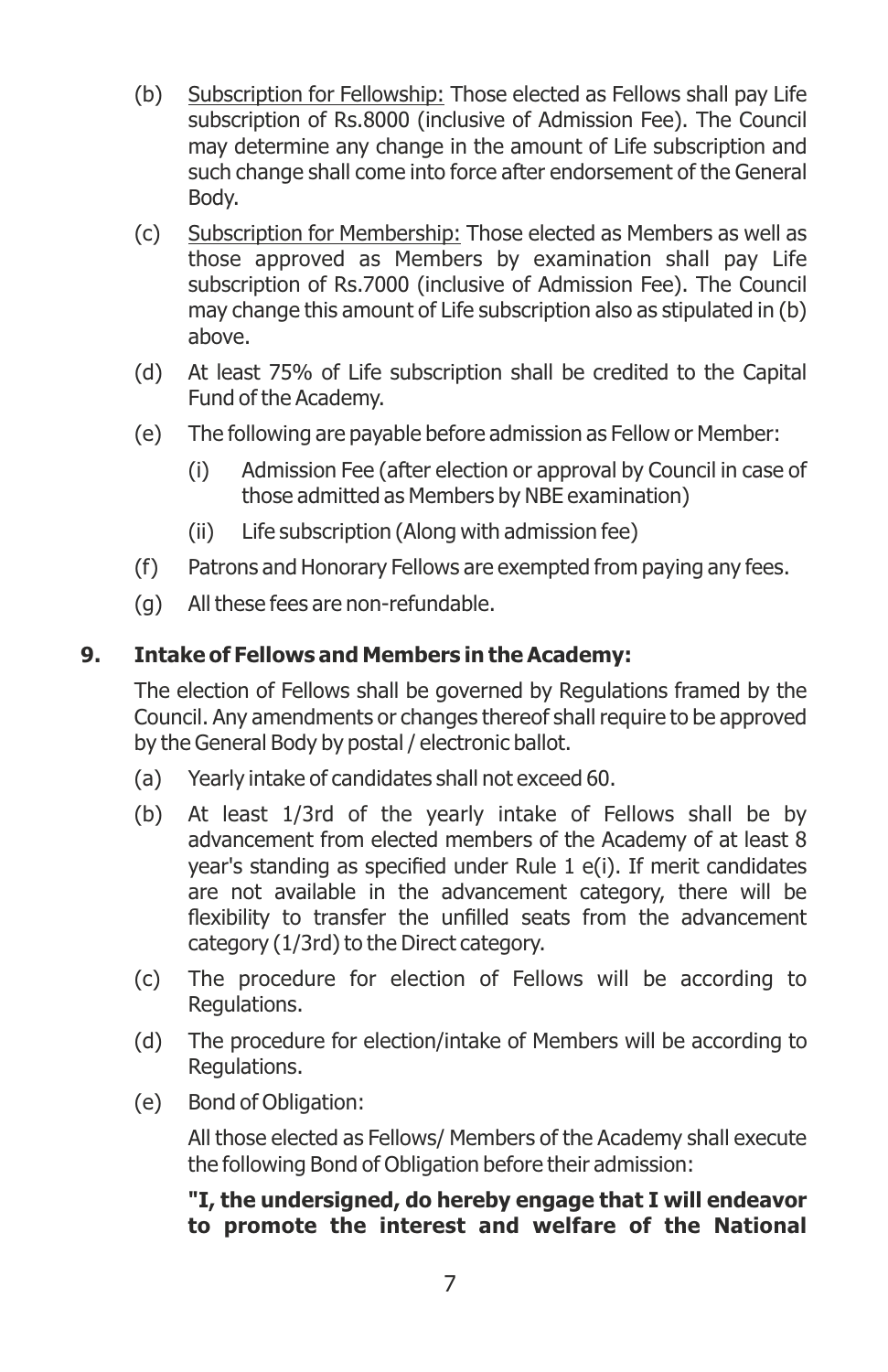**Academy of Medical Sciences, observe its Rules and Regulations so long as I continue as a Fellow/Member thereof and conduct myself in the best professional traditions as expected of the Fellow/Member of the Academy".**

- (f) Only after fees as per Rule 8(e) are paid and Bond of Obligation executed, the nominee/applicant becomes eligible to receive the Scroll at Annual Convocation. He/She is admitted as Fellow or Member and his/her name is entered in the Register of Fellows or Register of Members on the day of the Convocation when he/she was awarded a Scroll.
- (g) The Secretary shall communicate in writing to the nominees/ candidates duly elected to the Fellowship/ Membership. The communication will be accompanied by a copy of the Bond of Obligation to be executed as per Rule 9(f), and the Memorandum of Association and the Rules and Regulations, currently in force.
- (h) Copy of Rules 8,9 and 15 shall be printed on the letters sent to those elected as Fellows/ Members notifying their election.
- (i) Only after fees as per Rule 8(e) are paid and Bond of Obligation executed, the nominee/applicant becomes eligible to receive the scroll at Annual Convocation. He/She is admitted as Fellow or Member and his/her name is entered in the Register of Fellows or Register of Member on the day of the Convocation when he/she was awarded a Scroll.

#### **10. Election of Honorary Fellows:**

The procedure to elect Honorary Fellows shall be laid down in the Regulations. The number of Honorary Fellows shall be limited to 25.

#### **11. Privileges of Fellows:**

Fellows shall be entitled to the following rights and privileges:

- (a) To be present and vote at all Meetings of the General Body.
- (b) To propose and second candidates for Fellowship and Membership. Members of the Council and Members of Credential Committee are not permitted to propose and second candidates for Fellowship/ Membership.
- (c) To avail the facilities of the Academy subject to the prescribed regulations.
- (d) To receive copies of the proceedings and transactions of the Academy issued during the continuance of their Fellowship and of such other publications as the Council may decide from time to time;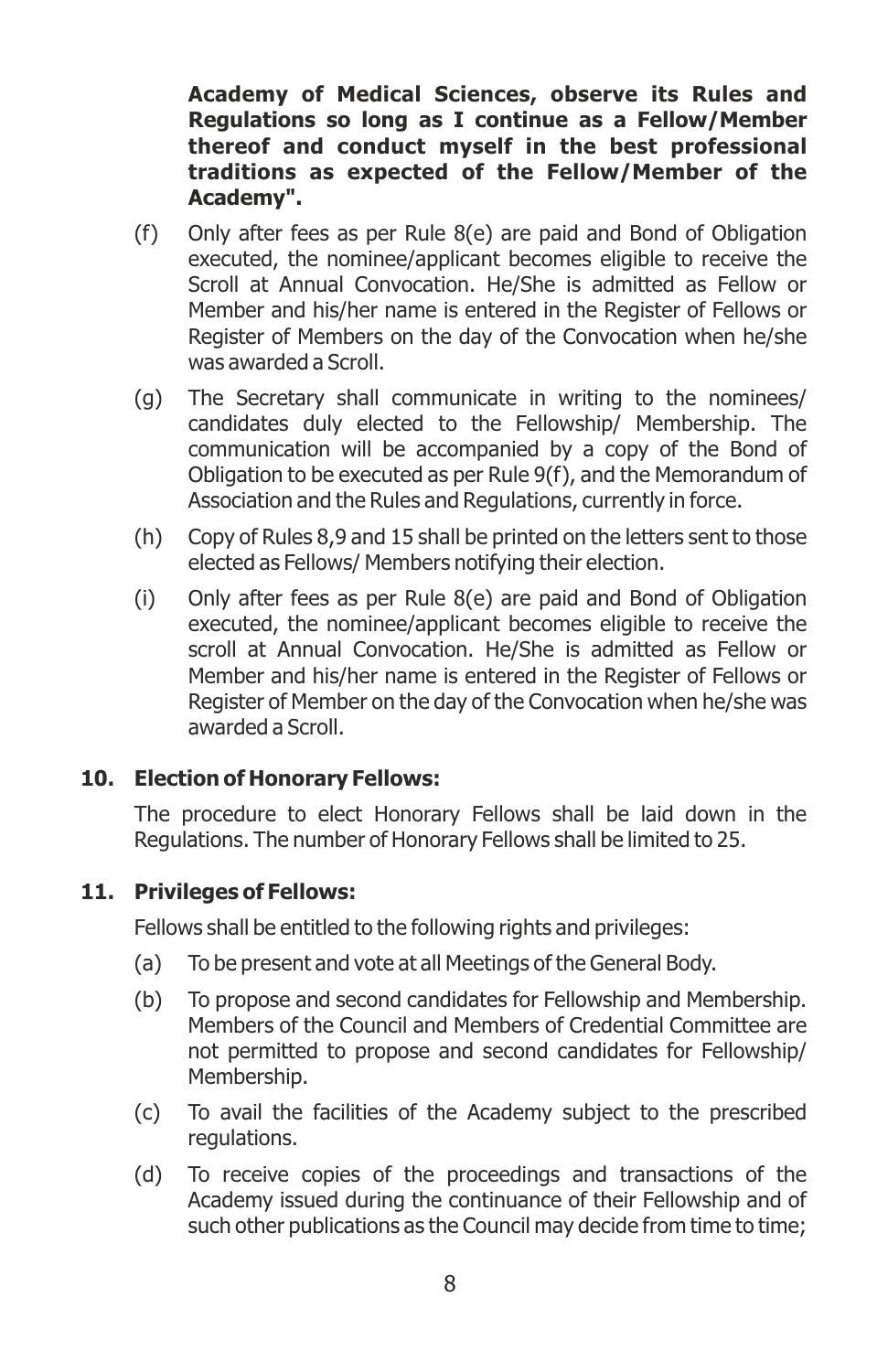and subject to the discretion of the Council, to purchase, at a reduced price, any of the Academy's publications/learning resource materials.

- (e) To fill any office of the Academy on being duly elected thereto.
- **12.** Fellows living outside the territorial limits of India shall be entitled to the privileges contained in Rule 11 except clause (e) and also serve on any Committee appointed by the Council.
- **13.** Honorary Fellows shall be entitled to the privileges contained in Rule 11 except voting rights and clause (e). They may serve on any Committee appointed by the Council.

#### **14. Privileges of Members:**

Members shall be entitled to all the privileges as admissible to Fellows except the right to vote or to propose candidates for the Fellowship or the Membership of the Credential Committee and the Council and to be present at all General Body Meetings without the right of voting.

- (a) (i) Those candidates who are admitted for Membership by election will be permitted to suffix MAMS after their names.
	- (ii) Those candidates who are admitted for Membership after passing the examination conducted by the National Board of Examinations will be permitted to add the suffix MNAMS.
- (b) To use the facilities of the Academy as per rules.
- (c) To receive copies of the Proceedings and transactions of the Academy issued during the continuance of their Membership and of such other publications/learning resource materials as the Council may provide from time to time; and subject to the discretion of the Council to purchase, at a reduced price, any of the Academy's publications/learning resource materials.
- (d) Elected Members of the Academy can be given representation in the standing and ad-hoc committees of the Academy except the Credential Committee and the Membership of the Council.

#### **15. Convocation:**

Every elected Fellow / Member who has paid his/her admission fee and subscription and has returned the Bond of Obligation duly signed shall be presented by a member of the Council/Credential Committee to the President, who, addressing him/her aloud by name, shall say, "In the name and by the authority vested in me as the President of the National Academy of Medical Sciences, I admit you as a Fellow / Member thereof."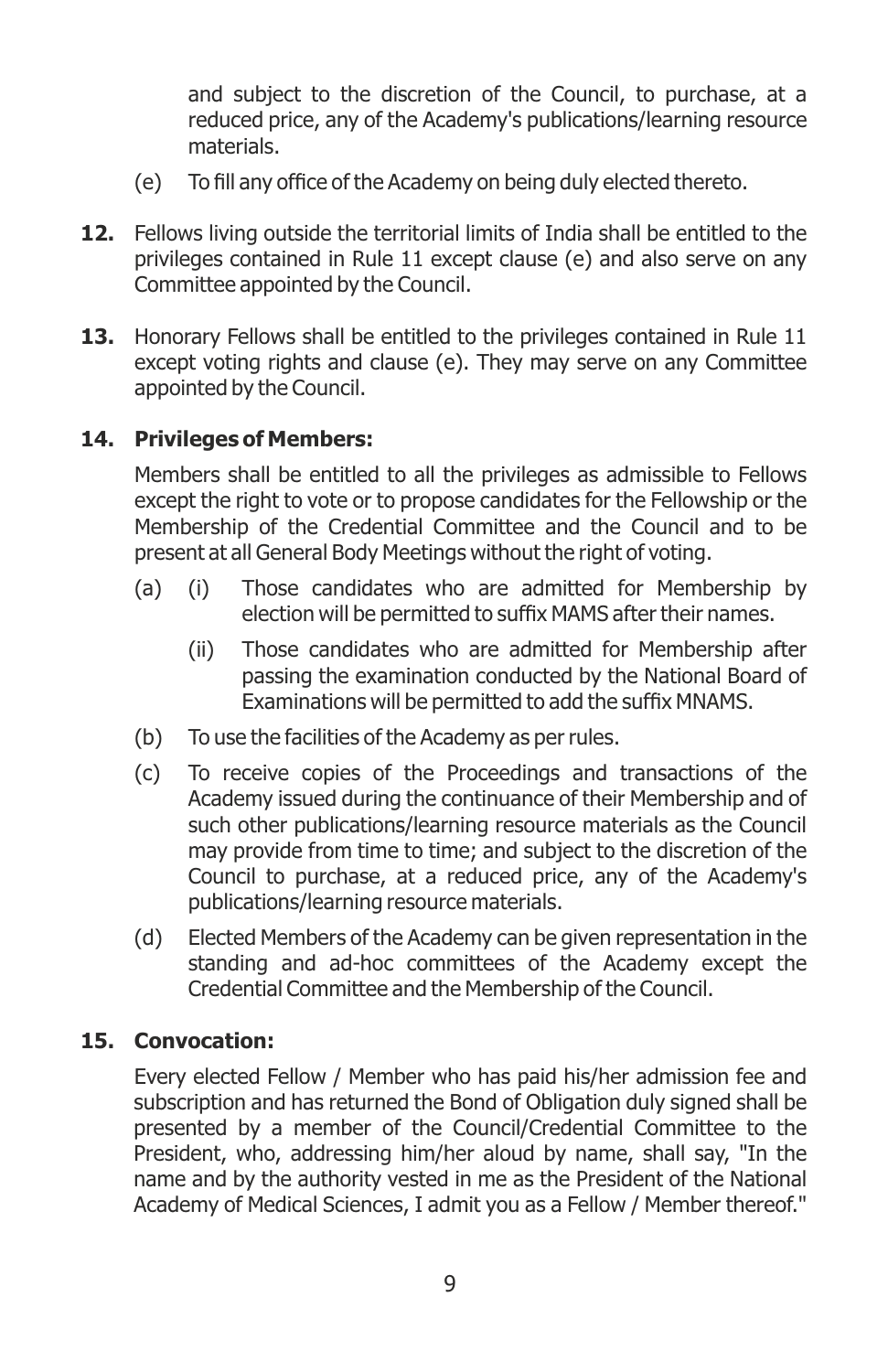He/She will then present him/her with a scroll in the form prescribed by the Council certifying his/her election to the Academy. Thereafter the Fellow /Member shall sign a duplicate of the aforesaid Bond of Obligation in the book kept for the purpose.

If the elected Fellow/Member is not able to attend the convocation for any reason, he/she may receive the scroll in absentia by Registered Post on making an application and on payment of Rs. 10,000 or the amount decided by the Council from time to time.

The same procedure will be applicable to those elected Members on making an application and on payment of Rs. 5,000/- or the amount decided by the Council from time to time.

#### **16. Election of Members of the Council including Officers:**

The Officers and other Members of the Council in good standing, shall be elected by the Fellows by postal/electronic ballot.

For the above, the following procedure will be followed.

#### **(a) Council Members:**

- (i) A list of Council members of the current and the two preceding years, indicating the vacancies that will be occurring in the ensuing year, shall be circulated to the Fellows inviting nominations for filling up to the vacancies. The nominations should reach the Secretary accompanied by a written consent of the candidate proposed. Candidate for the post of Council Member should have standing of more than five calendar years as a Fellow.
- (ii) The nominations shall be scrutinized for their validity by a Scrutiny Committee consisting of at least 3 Fellows to be appointed by the President.
- (iii) The eligible candidates shall be so informed and permitted to withdraw within a period of two weeks if they so desire.
- (iv) The ballot papers/electronic voting in respect of the valid nominations will then be circulated to all the Fellows for voting. A brief bio-data of the nominees as per prescribed format shall accompany the ballot paper.
- (v) The election will be by a simple majority.
- (vi) The Council as constituted in accordance with these Rules shall continue in office, until their successors have been duly elected and notified.

#### **(b) President:**

(a) President-Elect will take over as President from the year 2024.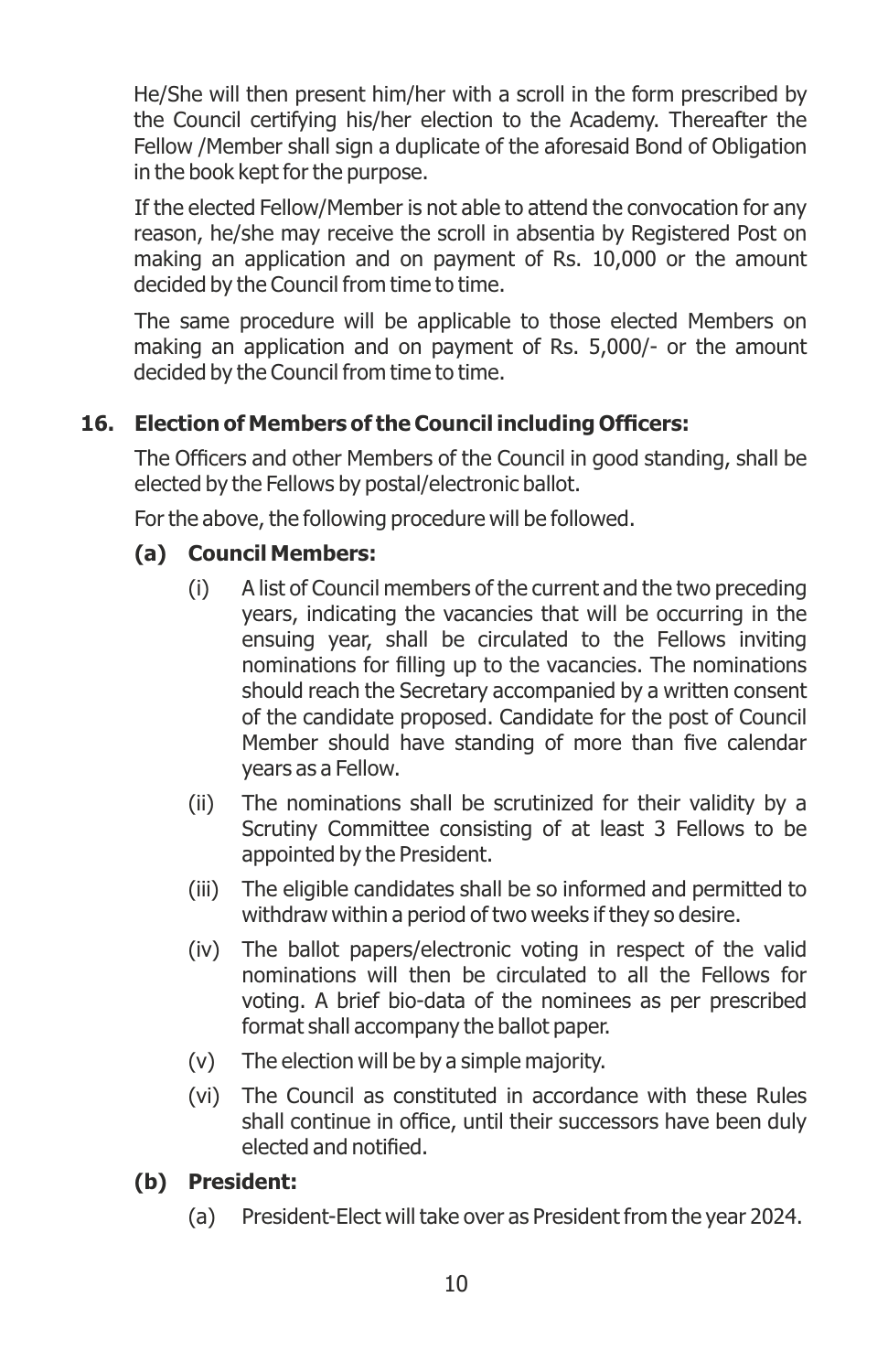#### **(c) President-Elect:**

- (i) Every three years or whenever there is vacancy, nominations shall be invited to fill up the Post of President-Elect. Secretary shall send the circular to all Fellows enclosing Nomination Paper. Duly proposed and seconded Nomination Paper with written consent of the proposed candidate should reach the Secretary on or before the date and time fixed for the purpose. The candidate must have a standing of more than nine calendar years as a Fellow.
- (ii) The nominations shall be scrutinized for their validity by a Scrutiny Committee consisting of at least 3 Fellows to be appointed by the President.
- (iii) The eligible candidates shall be so informed and permitted to withdraw within a period of 2 weeks if they so desire.
- (iv) The ballot papers/electronic voting in respect of the valid nominations will then be circulated to all the Fellows for voting. A brief bio-data of the nominees as per prescribed format shall accompany the ballot paper.
- (v) The election will be by a simple majority.

#### **(d) Treasurer:**

- (i) Every three years nominations shall be invited to fill up the Post of Treasurer. The Secretary shall send the circular to all Fellows enclosing Nomination Paper. Duly proposed and seconded Nomination Paper with written consent of the proposed candidate should reach the Secretary on or before the date and time fixed for the purpose. The candidate must be a resident of Delhi or NCR and must have a standing of more than five calendar years. He/ she need not be a council Member.
- (ii) The nominations shall be scrutinized for their validity by a Scrutiny Committee consisting of at least 3 Fellows to be appointed by the President.
- (iii) The eligible candidates shall be so informed and permitted to withdraw within a period of 2 weeks if they so desire.
- (iv) The ballot papers/electronic voting in respect of the valid nominations will then be circulated to all the Fellows for voting. A brief bio-data of the nominees as per prescribed format shall accompany the ballot paper.
- (v) The election will be by a simple majority.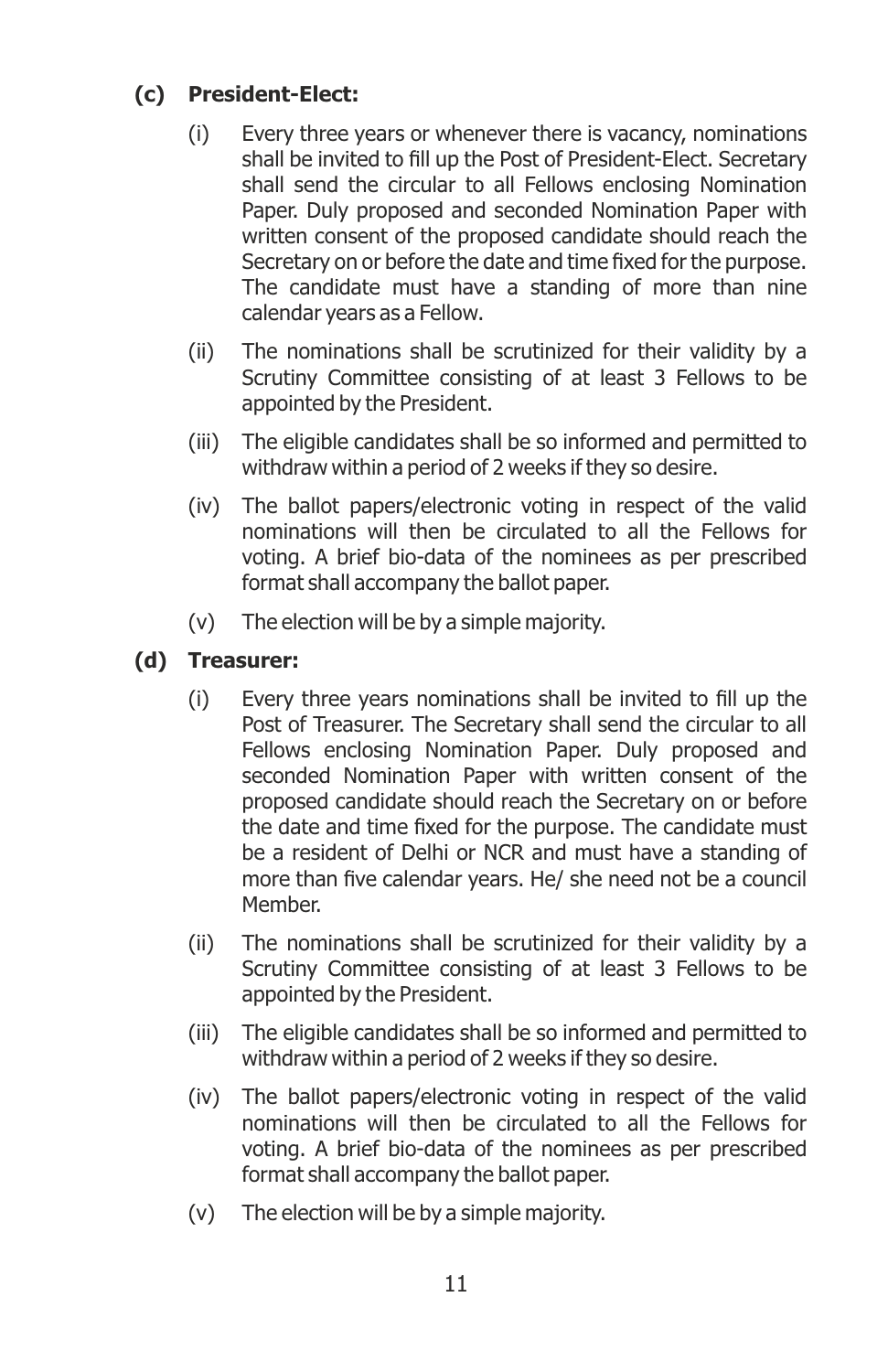#### **(e) Vice-President:**

For election of Vice-President, nominations will be invited from Members of the Council duly proposed and seconded. The nominee for Vice-Presidentship's office shall be an elected Member of the Council and will give written consent for his/her nomination. Candidate for the office of the Vice-President should have standing of more than 5 calendar years as a Fellow. There will be a secret ballot for election of the Vice-President by the Members in a meeting of the Council, if necessary.

**(f)** Canvassing of any sort will disqualify the candidate. Canvassing includes (a) issuance of an appeal soliciting the votes by print or electronic media and/or (b) casting aspersions on other candidate(s) and/or (c) collection of ballot papers personally or by any Fellow on his/her behalf.

Note: Complaints, if any, about the canvassing or malpractices should be made by the complainant in writing to the Council duly supported with evidence.

- **(g)** Each year one third (5 or more) of the 15 elected Members of the Council excluding the President, President-Elect and Treasurer shall retire from the Council and will be eligible for re-election as per rule 3(b).
- **(h)** In the event of a vacancy occurring during the year in the office of the President, President-Elect, Treasurer or a Member of the Council, the following procedures will be followed:
	- (i) **President:** The President-Elect shall take over as the Acting President with full powers as the President but only till the next elections due. After that he will take over as the Regular President for a full tenure of 3 years from the date of his/her installation. There shall be fresh election for the post of President Elect.
	- (ii) **President-Elect:** He/She will be elected by the Members of the Council from amongst themselves and he/ she will serve as acting President Elect with full powers of the President Elect but only till the next elections due in that year. This will be followed by the election to the post of President Elect, as a special case.
	- (iii) **Treasurer:** He/She will be elected by the Members of the Council from amongst themselves and he/she will hold office for the remaining period of his/her tenure as a Member of the Council.
	- (iv) **Members of the Council:** The person securing the highest number of votes next in the list of members elected at the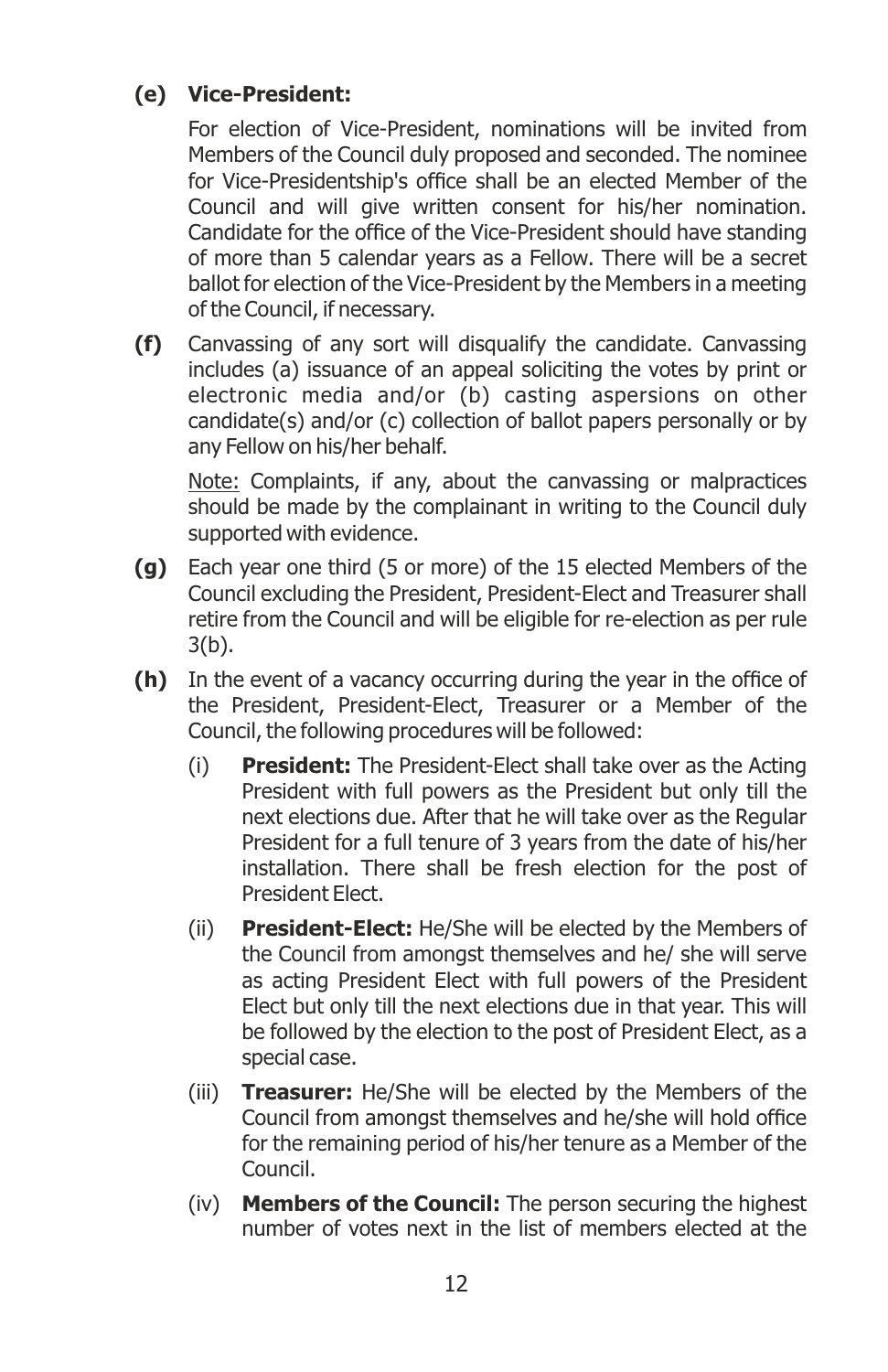Council election during the same batch year will be invited for the remaining term of the vacancy created.

- **(i)** In the absence of President, his/her duties will devolve in the following order: President-Elect, Vice-President, a Member of the Council nominated among themselves.
- (i) In the event of sudden vacancy in the office of the Treasurer, the President shall designate one of the Council Members to function in this capacity until the next meeting of the Council where a Treasurer will be elected by the Council as under Rule 16(b). This vacancy will be filled only for the remaining tenure of that office.

#### **17. The powers and duties of the Council shall be as follows:**

- (a) To manage the affairs of the Academy and to take such action including making or amending the Rules and Bye-laws as may be conducive to good administration of the Academy and attainment of its aims and objectives.
- (b) To consider all communications addressed to the Academy and in the case of those to be submitted to a General Body Meeting, to determine the order of such submission.
- (c) To superintend and direct the publication of the periodical or other works published by the Academy or electronic LRMs approved by the Council.
- (d) To appoint as many salaried officers, clerks and other employees as they deem necessary; to define their duties, allowances, salaries, gratuities and privileges; and to dispense with their services as occasion may require and to suspend or dismiss them.
- (e) To acquire, exchange, or otherwise dispose of property in such manner as may, in their opinion, be best conducive to advance the objectives and interests of the Academy.
- (f) To review the audit report of the previous year and to take such action as deemed necessary in the interest of the Academy.
- (g) To prepare and submit to the Annual General Body Meeting a report on the general concerns of the Academy. Such report shall set forth the income and expenditure for the year ending 31stMarch, the balance in hand, the debits and assets, the estimated income and expenditure of the succeeding year, the property of the Academy, and the progress of the Library and other facilities.
- (h) In conformity with provisions of the Registration Act No. XXI of 1860 (Section 9 and 10), the Council shall be empowered to take legal proceedings under the Act for the recovery of any sums due from Fellows/Members who, after receiving due notice of their liabilities refuse to pay them.
- (i) To assign additional duties and powers of the Secretary.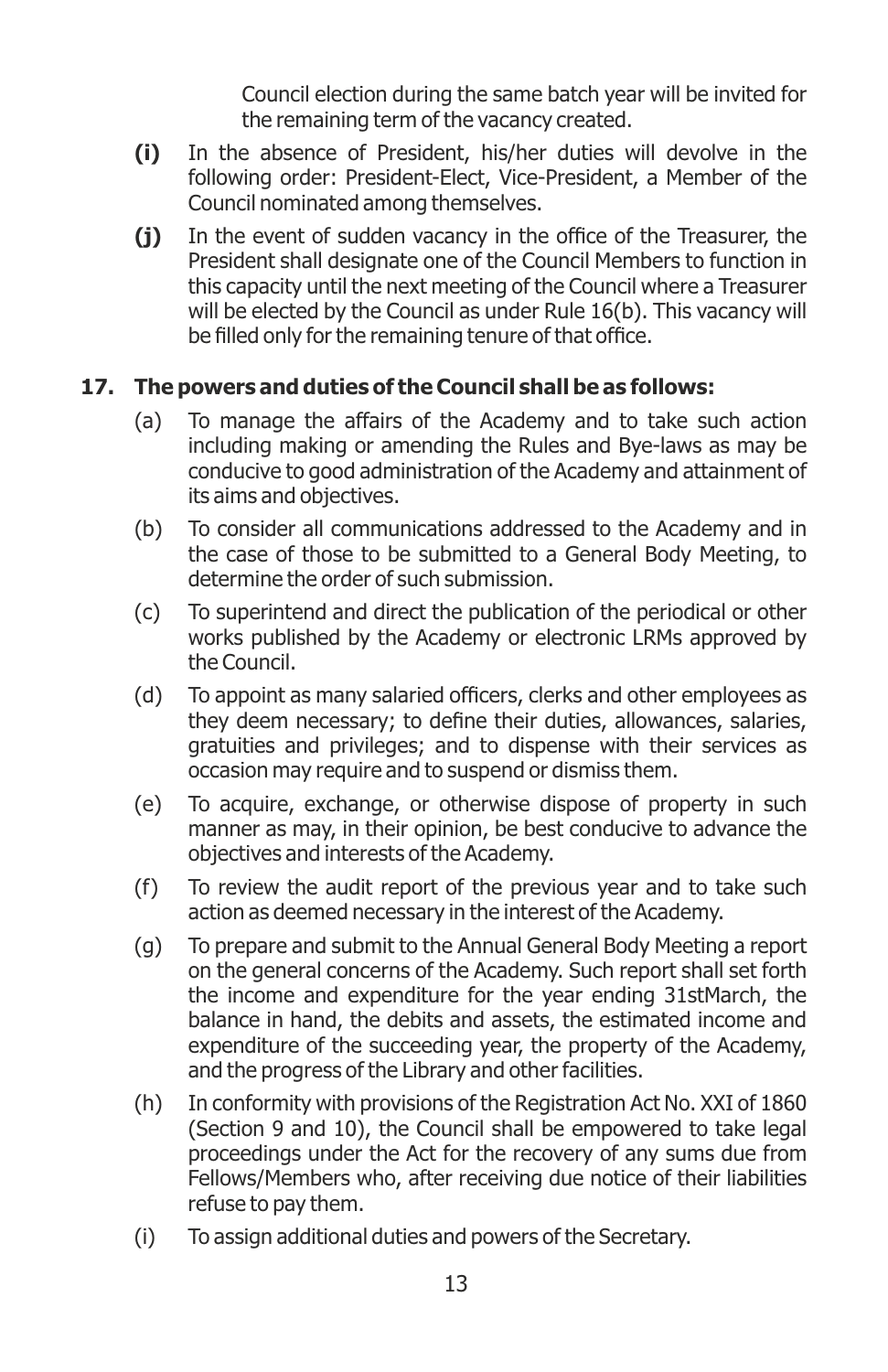(j) To appoint Committees as are considered necessary for the discharge of the function of the Academy.

#### **18. The powers and duties of the President shall be as follows:**

- (a) To preside at all Meetings of the Council and General Body and to regulate the proceedings at such meetings.
- (b) To ensure implementation of Rules and Regulations of the Academy.
- (c) In case of doubt as to the interpretation of any of the Rules to decide on the interpretation. In such case the President's interpretation shall hold until the next Meeting of the Council, when the interpretation of the Rule should be discussed and finally determined.
- (d) The Financial powers of the President be up to Rs. 5 Lac. The financial powers above Rs. 5 Lac, will rest with the Council.

#### **19. Resignation:**

A Fellow or Member of the Academy, if he/she so wishes, may send a letter of resignation addressed to the Secretary. His/Her resignation will be considered by the Council and, if accepted, will be effective from the date decided by the Council, but not earlier than one requested by him/her.

#### **20. Removal of Fellow/Member from the Academy:**

A Fellow/ Member can be removed from the Academy for any one or more of the following reasons:

- (a) If in the opinion of the Council, he/she has acted against the interest of the Academy.
- (b) If he/she violated the Rules of the Academy.
- (c) If he/she has brought the functioning of the Academy under disrepute.
- (d) If he/she has demonstrated proven personal/ professional misconduct.
- (e) If he/she is convicted by a Court of Law for any offence involving moral turpitude.

In the event of a Fellow/Member resigning or being removed from the Fellowship/Membership, the Fellow/Member shall cease writing FAMS/MAMS/MNAMS after his/her name.

The proposal for removal from Fellowship/Membership on the above grounds shall be placed before the Disciplinary Committee and the deliberations thereof shall be placed before the Council by the Secretary as a regular item of the agenda. The Fellow/Member shall be given at least six weeks' notice in writing, stating the grounds for the proposed punitive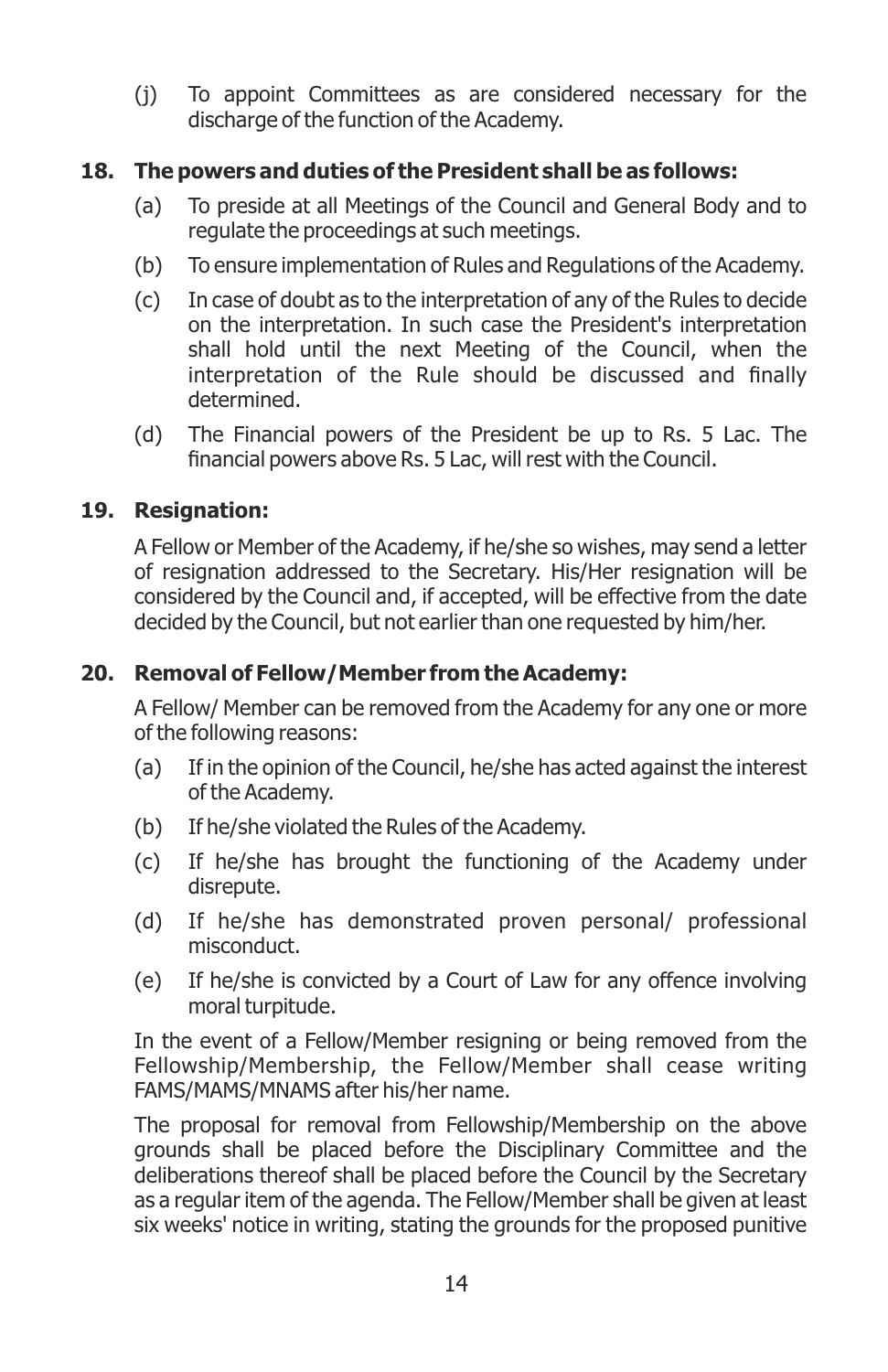measure. He/She shall be given an opportunity to represent his/her case in person and/or through a written submission. After giving due consideration to the above, the Council will take a decision by ballot for his/her removal. This decision will be presented before the General Body at its next meeting.

**21.** Fellows/Members removed under the operation of Rule 20 shall not be eligible for re-election /re-enrolment.

#### **22. Duties of the Secretary:**

The Council will nominate the Secretary. The Secretary shall be from Delhi/ NCR and shall be a Fellow of the Academy for more than five years. He/She is the full-time/part time, paid/honorary, executive director/ officer of the Academy and shall perform the following duties:

- (a) It is his/her duty to implement/execute all decisions of the Council and General Body.
- (b) He/She has to undertake all assigned functions of the Academy which includes:
	- (i) Correspondence
	- (ii) Drafting minutes of meetings of General Body and of the Council and after approval by the President, circulate the same to Fellows and Council Members respectively.
	- (iii) Announcement(s) at the meetings of the General Body as decided by the Council. The announcements may be of gifts/ donations made to the Academy or any other matter.
	- (iv) To be fully conversant with Memorandum of Association, Rules, Regulations and Bye-laws of the Academy and to follow the same meticulously. In case of any likelihood of deviation, he/she should bring the same to the notice of the President and the Council and/or concerned person for prevention or rectification.
	- (v) To be present at all General Body Meetings, Council meetings and other meetings except Credential Committee meetings for providing information when asked for and for drafting minutes of the meeting. However, he/she shall not take part in the discussion at these meetings. This will not apply when a committee has its own Secretary.
	- (vi) To maintain proper records e.g. record of minutes of meetings, correspondence, accounts, register of Fellows, Members and Hon. Fellows, dead stock, bank accounts, properties, library books, taxes etc.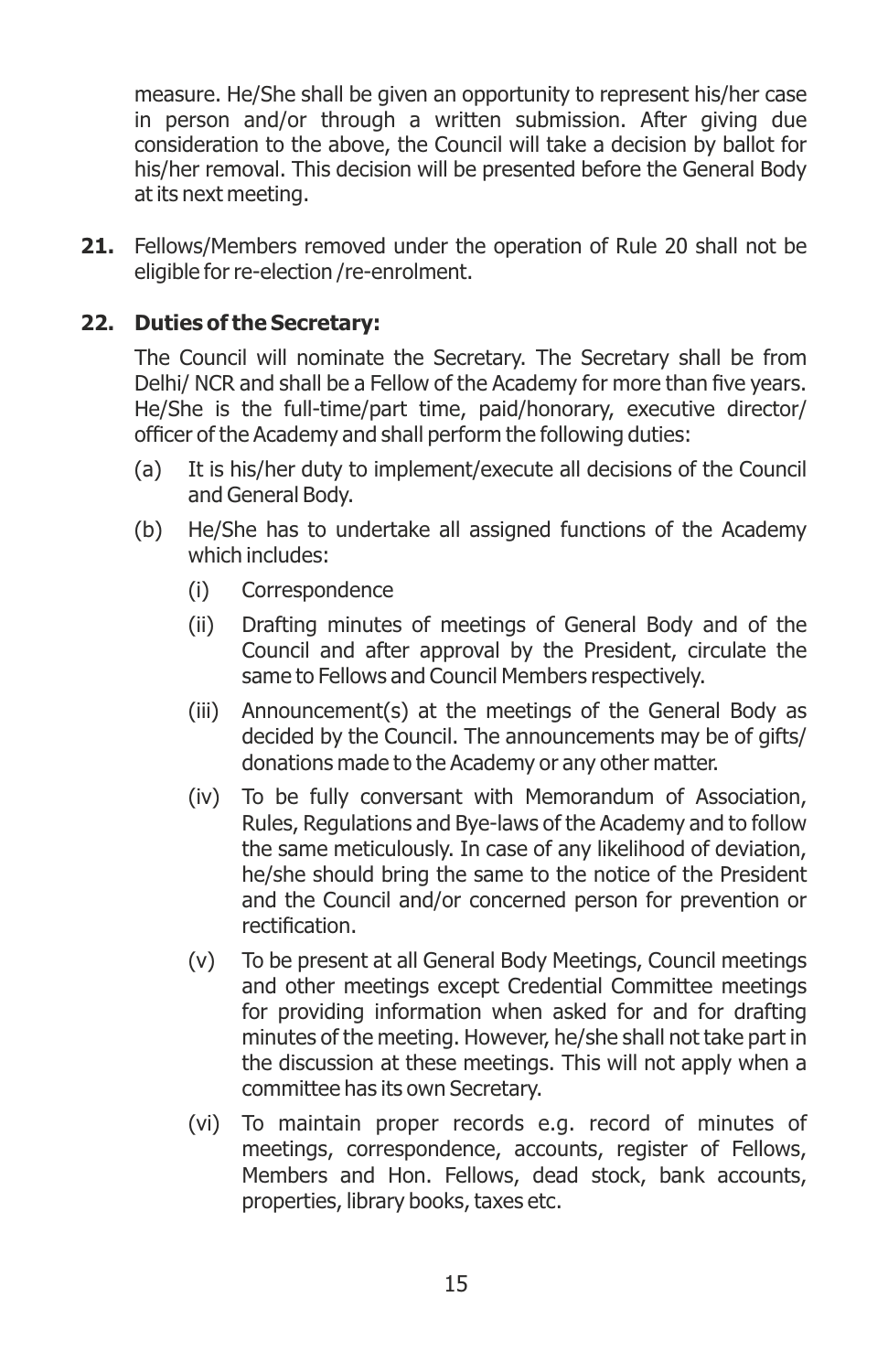- (vii) He/She should see that time schedule for different activities are observed. The process should be initiated well in advance so that time targets are met with.
- (viii) He/She should supervise work of all his/her subordinate staff. The administrative work of the Academy should run smoothly.
- (ix) He/She shall draft Agenda of meetings, Annual Report, Annual accounts, Annual budget, etc. in consultation with concerned authorities/persons and submit the same for approval by the Council.
- (x) He/She shall comply with all requirements of election procedures including issuing notices, preparing voting papers/nominating the electronic voting agency through committee and other materials, sending them to Fellows, receiving envelopes, helping scrutinizers & tellers.
- (xi) He/She should disburse salary and maintain discipline among the paid staff of the Academy.
- (xii) He/She shall prepare drafts of resolutions for different meetings as directed by Council/ appropriate authorities.
- (c) To observe the working of the Academy and report to President as well as to Council any incidence wherein Memorandum of Association, Rules, Regulations, Bye-laws, and Bond of Obligation are not observed or violated.

#### **23. Powers of the Secretary:**

- (a) To sanction T.A. and D.A. of Officers/Fellows/Members of the Council and/or Standing Committees and staff in accordance with the rules.
- (b) To incur expenditure on the following :
	- (i) Financial powers of the Secretary upto Rs. 2 Lac for the Purchase of stores, stationary and other items for use in the office and Misc. work
- (c) To sanction advances from Provident Fund etc. in accordance with the approved rules.
- (d) To sanction advance of pay and T. A. in accordance with the rules.
- (e) To incur recurring charges of a contingent nature, water and electricity.
- $(f)$  To grant leave to the Office staff.
- (g) To write off unserviceable articles as per Government Rules for amounts prescribed from time to time.
- (h) To recruit staff against the sanctioned posts or as ad-hoc posts in case of situational exigencies.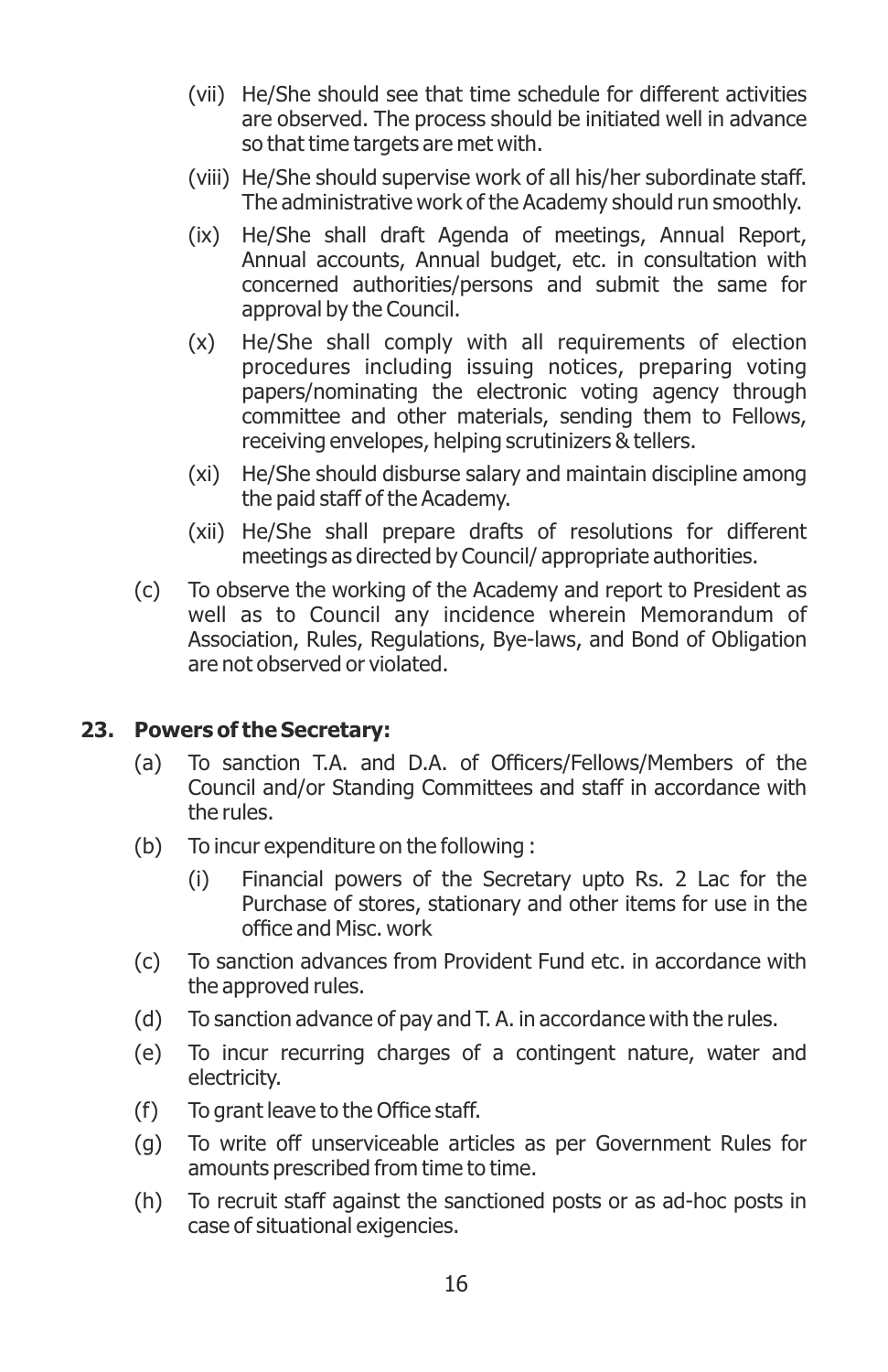- (i) To take disciplinary action against members of the staff in accordance with the approved rules.
- (j) Empowered to operate saving account in Scheduled Banks.
- (k) To write Annual Confidential Reports of the paid staff.
- **24.** Should the Academy find it desirable to appoint a paid Deputy Secretary/ Registrar, such portion of the duties of the Secretary outlined in Rule 22 may be delegated to him as the Council may decide.
- **25.** The term of office of the Hony. Treasurer will be for a period of 3 years. The Treasurer shall receive and hold for the use of the Academy subject to Rule 36, all money paid to the Academy; he/she shall disburse all sums due from the Academy and shall keep exact account of all such receipts and payments. The Treasurer shall be ex-officio member of all committees appointed by the Council which deal with financial matters.
- **26.** The Editor and the Editorial Board will be nominated by the Council for a period of 3 years.
- **27. Decisions of the General Body of the Academy are taken by:** The decisions taken by the Council and passed by Ballot/ electronic voting by at least 1/3rd of the total number of fellows, to be communicated to the next Annual/ / Extra ordinary General Body.

#### **28. Meetings of General Body of the Academy:**

- (a) Academy General Body (GB) meetings may be (i) Annual or (ii) Extraordinary.
- (b) Annual Academy GB meeting shall be held at date, time and place decided by the Council. The place of Annual GB meeting is usually at the venue of the Conference.
- (c) 15 clear days' notice is necessary for holding any General Body Meeting.
- (d) As provided in Rules 13, 14, 15 and 16, Fellows and Members are entitled to attend GB meeting; only Fellows are entitled to vote at the meeting.
- (e) 30 Fellows shall constitute quorum.
- $(f)$  When there is no quorum at the notified time but a minimum of 15 Fellows (half of stipulated quorum) are present, the meeting will be postponed for half an hour, after which it can transact business on the agenda. In absence of stipulated half of quorum the meeting shall be cancelled.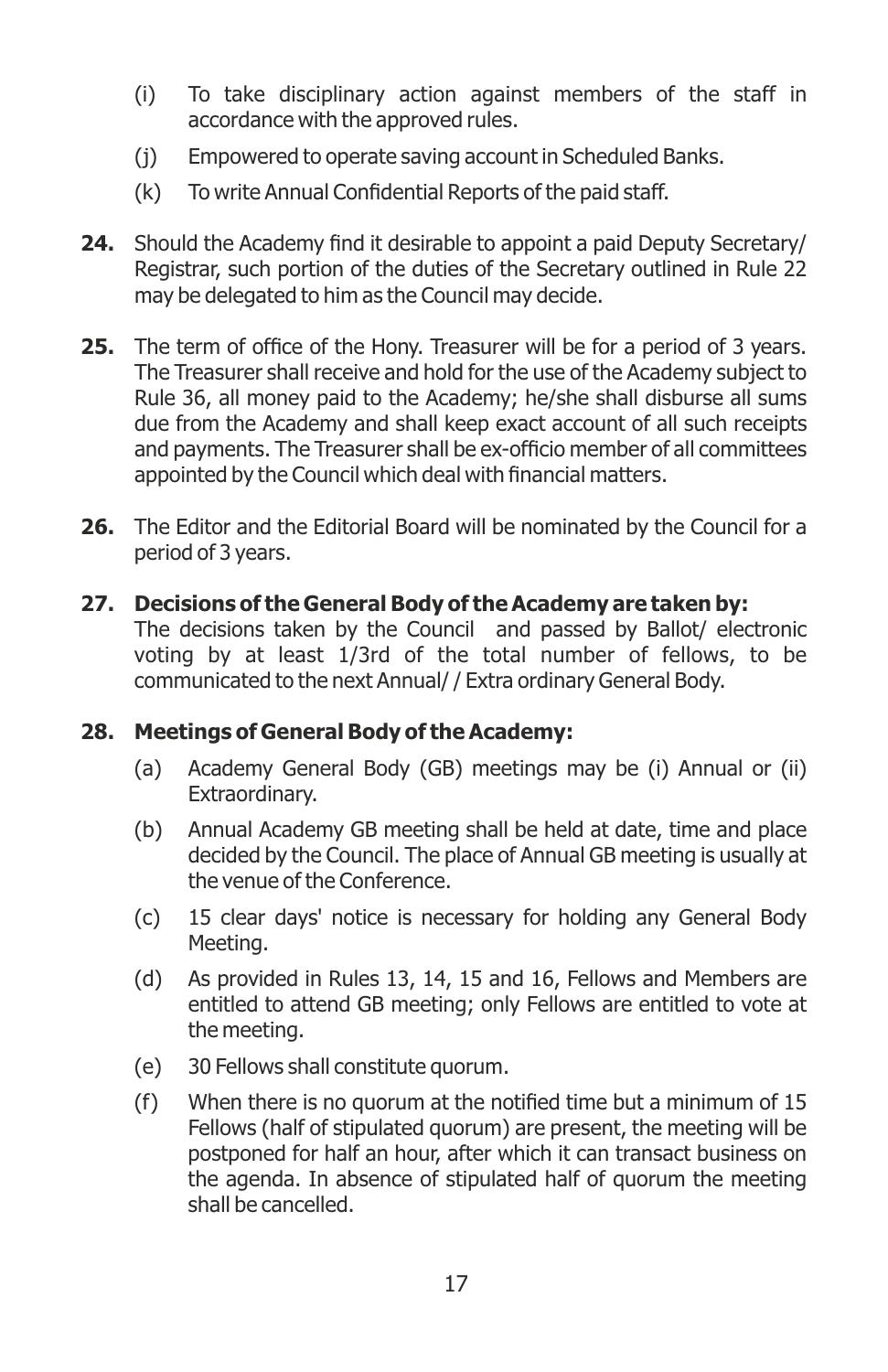- (g) The postponed meeting due to lack of full quorum is authorized to discuss and decide on only those topics which are on the agenda; anything permitted by the Chair may be discussed but no decision shall be taken.
- (h) In absence of the President, President- Elect shall chair the GB meeting. When both are absent, Vice President shall preside. In absence of all three, senior most member of the Council present will take the Chair. In absence of all of these, the Fellows will elect one of them to be the Chairman for that GB meeting.

#### **29. Annual General Body Meeting Agenda:**

The order of business of Annual General Body Meeting shall be as under:

- (a) Confirmation of the minutes of the last Annual General Body Meeting. Also confirmation of minutes of last extraordinary General Body Meeting, if held.
- (b) Matters arising out of (a).
- (c) Announcement and donation made to the Academy since last AGB meeting.
- (d) Names of Fellows and Members admitted to the Academy during the year.
- (e) Annual Report of the Academy.
- (f) Annual Accounts of the Academy.
- (g) Annual budget of the Academy.
- (h) Resolutions proposed by the Council.
	- (i) Resolutions duly proposed and seconded by Fellows and endorsed by the Council.
- (j) Other reports and communications from the Council.
- (k) Consideration of suggestions or any other communications received from the Fellows not less than one month before the General Body Meeting. Also consideration of any suggestions from Members, Hon. Fellows or others.
- (l) The order in which matters in (j) and (k) are to be taken up will be as per decision of the Chair.
- (m) Any other matter permitted by the Chair.

#### **30. Method of dealing with resolutions and other matters in General Body Meeting:**

(a) Circular containing notice of General Body Meeting must include its agenda as listed under Rule 29.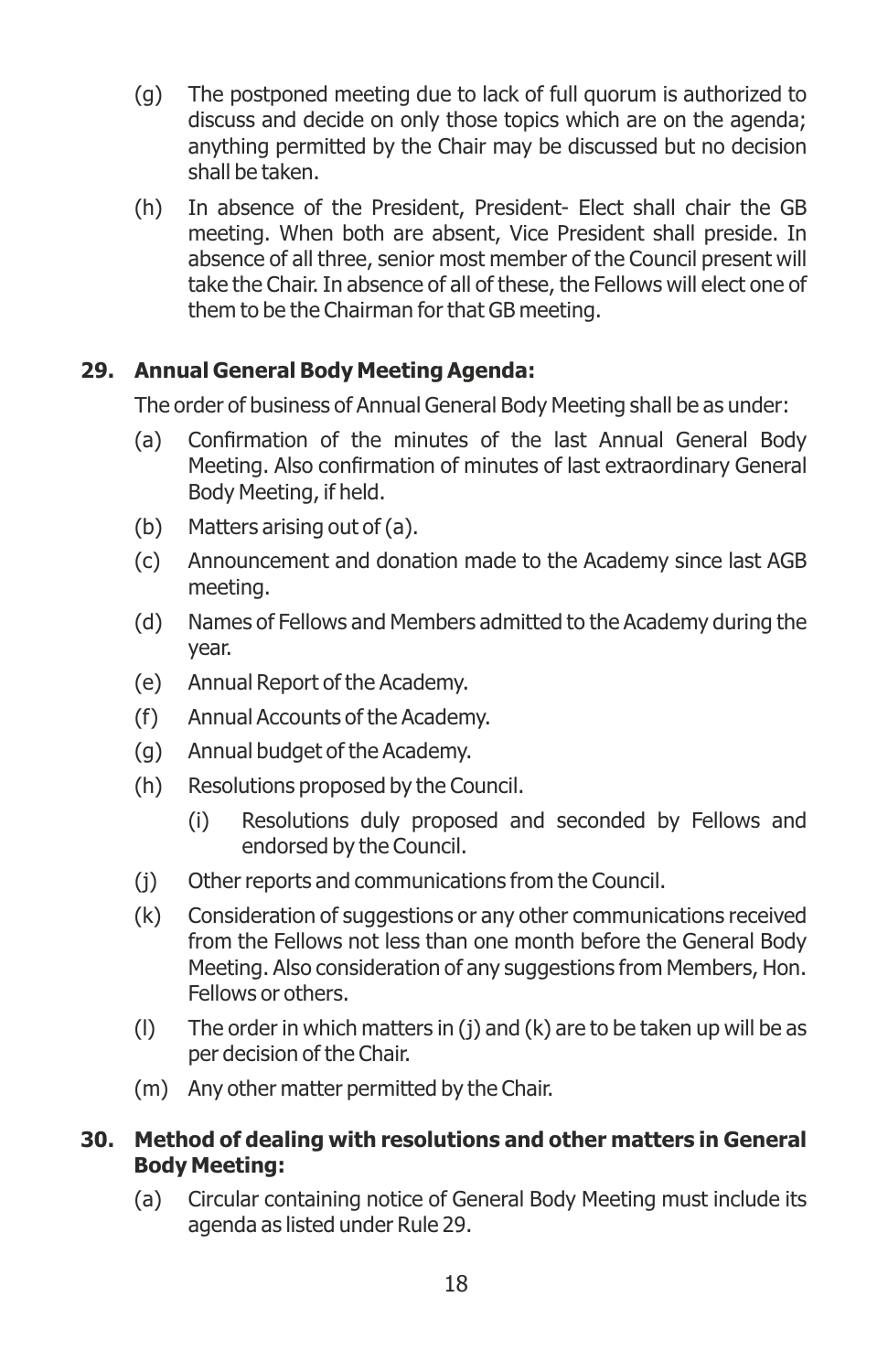- (b) Circulation of Annual Report, statement of audited Annual Accounts, Annual Budget and any other report prepared by the Council to be placed before General Body Meeting and any other matters to be considered by the General Body Meeting as decided by the Council.
- (c) After discussion on an item of the agenda, if there are no amendments, it is put to vote. Ordinarily the voting is by show of hands. But if a Fellow calls for division, votes will be cast by ballot and counted. The Chairman himself/herself may decide for division. Decision of the Chairman after division is final.
- (d) Since only Fellows are voters, they shall be segregated from Members at the time of voting.
- (e) Procedure for amendments of Rules will be followed as proposed under Rule No. 33.
- (f) If none of the amendments are passed, original resolution is put to vote by the same method outlined above.
- (q) Provision in (c) above will not be applicable when there is specific provision for voting by ballot.
- (h) Provision in (c) above will also not be applicable when General Body decides by majority vote to conduct voting by ballot for a particular item.
- (i) The Chairman has a casting vote besides his/her own vote.

#### **31. Record of Protest:**

When a Fellow thinks that a particular decision taken by the General Body of the Academy is grossly improper, he has a right to record his protest together with reasons. This has to be in writing and should reach the Secretary within 2 weeks from the date of the meeting. This protest shall be recorded at the end of the minutes of that meeting in the minute book.

#### **32. Extraordinary Meeting of the General Body of the Academy:**

An Extraordinary Meeting of the General Body of the Academy shall be called when-

- (a) The Council considers it necessary.
- (b) 10% or more of total strength of Fellows sign a requisition calling upon President to convene a meeting for a specific purpose.
- (c) Minimum notice for such a meeting shall be 15 days.
- **33.** The following important matters shall be referred for postal ballot/ electronic voting, to all the Fellows:
	- (a) Amendments to the Regulations governing the election of Fellows and any other matter relating to it.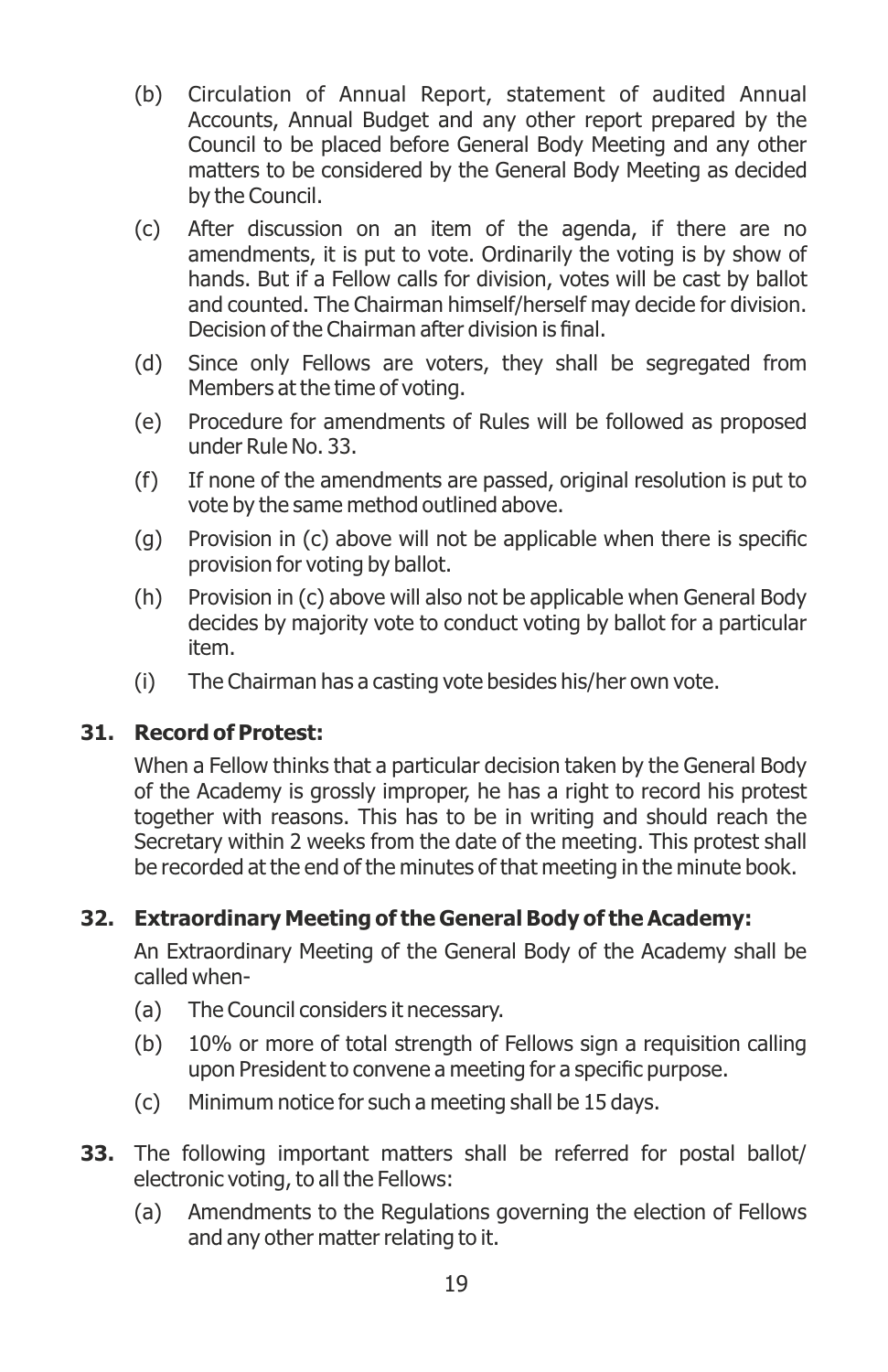- (b) Amendments to the Regulations governing the election of Council Members and any other matter relating to it.
- (c) Amendments to the Regulations governing the election of Members and any other matter relating to it.
- (d) Amendments to Regulations of the Academy as proposed and approved by the Council.
- (e) Any other matter deemed necessary by the Council.

(a) to (e)The procedure for the amendments to pass will include the procedure;

- 1. First the approval by the Council for the amendments by 2/3rd of the majority.
- 2. To reflect the will (desire) of the fellows, the proposals would be sent to all fellows by ballots/ electronic voting. The YES or NO votes must be returned by at least 1/3rd of the total number of Fellows for considering the desired amendment in the Rules.

If the returned ballots are less than 1/3rd of the total number of fellows, then the procedure shall be repeated. In case, the second time also the returned ballots are less than 1/3rd of the total number of fellows, then the result will be accepted in favour of the motion with the simple majority.

- 3. The approval of amendments will be communicated to the next Annual/ General Body and all the Fellows.
- 4. The amendments will come into effect the day result of postal ballots/ electronic voting are declared with the requisite simple majority of returned 'Yes/ NO" votes from the fellows.
- 5. The Regulations and Bye Laws can be modified by the Council from time to time with the simple majority for better functioning of the academy. The changes will be communicated to the next general body for information.

#### **34. Meetings of the Council and of the Committees appointed by the Council:**

The following Rules should be applicable to meetings of the Council:

- (a) The Council shall meet at such place and time as may be deemed necessary, and make such regulations which are not inconsistent with the Rules for summoning and holding of the meetings of the Council and for the transaction of business at such meetings.
- (b) The President may himself/herself also summon a Special Meeting of the Council giving notice to all other Members. Or when five or more Members of the Council sign a requisition calling upon the President to convene a meeting for a special purpose.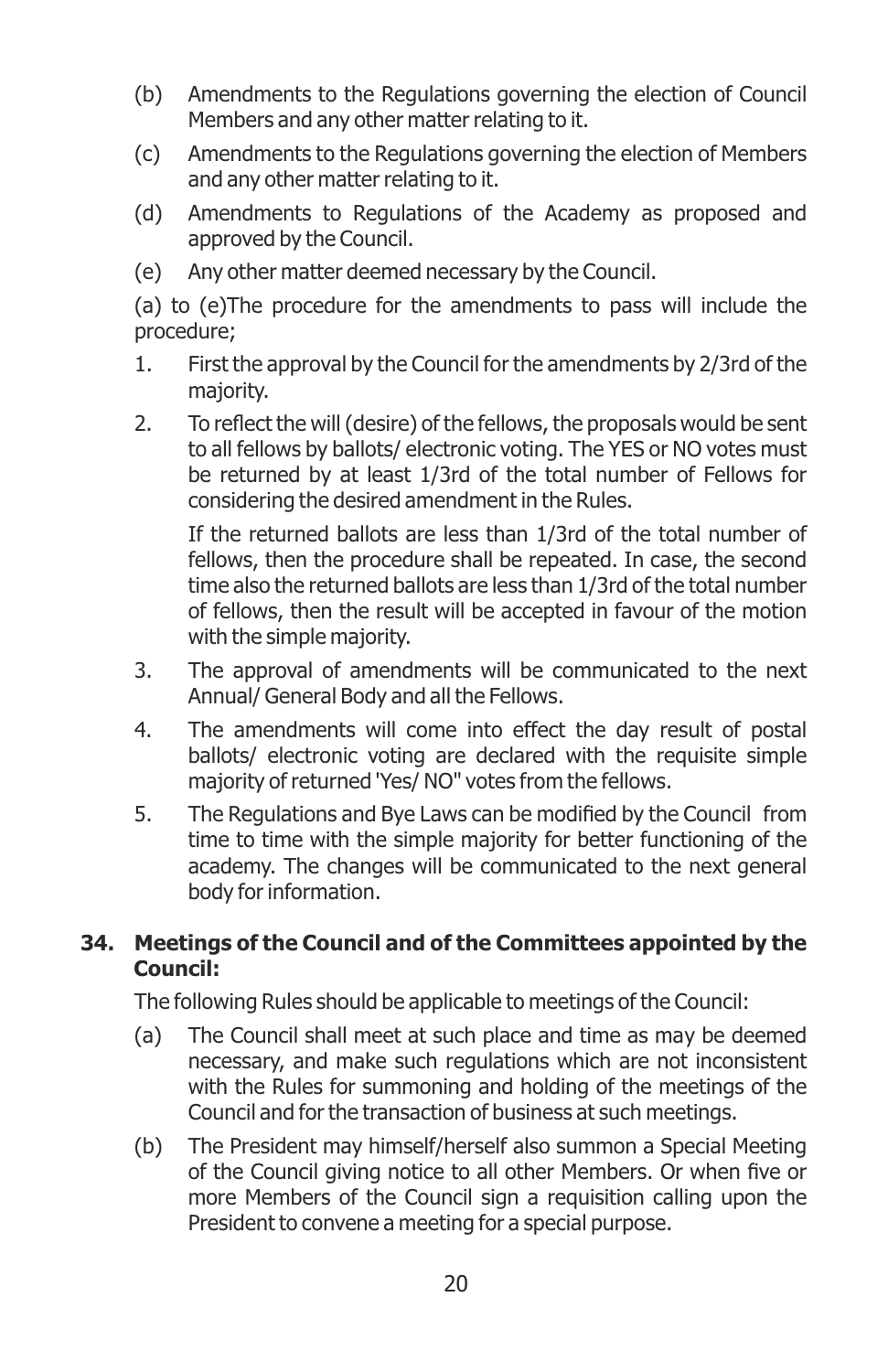- (c) Only six Members of the Council shall form a quorum.
- (d) The President or in his/her absence the President Elect shall take the Chair, if neither the President nor the President Elect be present within 15 minutes after the hour appointed, the Vice President will chair the meeting. In absence of all three, the members present shall elect a Chairman from among themselves.
- (e) The ordinary method of voting shall be by show of hands but the votes shall be taken by ballot on motion to this effect being duly carried, or when these Rules provide for such method of voting.
- (f) The Chairman shall have a casting vote besides his/her own.
- (g) The voting on any question, except if it be one of adjournment shall, on the demand of the majority of Fellows present, be postponed to the next ensuing meeting , when such question shall be disposed of without further postponement.
- (h) Minutes of every meeting of the Council shall be recorded by the Secretary, and be entered in the Minutes Book. A copy of the minutes shall be sent to all Members of the Council residing in India. The minutes shall be confirmed at the next meeting.

#### **35. Honors, Distinctions and Awards:**

Emeritus Professors shall be elected by the Council by simple majority on the recommendation of the Orations and Awards Committee.

#### **36. Standing Committees:**

(a) There shall be the following standing committees:

(i) Finance Committee, (ii) CME Programme Committee, (iii) Academic Committee, (iv) Orations and Awards Committee, (v) Building Committee, (vi) Publication Committee, (vii) Disciplinary Committee.

- (b) The Council may decide to have additional standing committees with specific terms of reference for smooth functioning of the Academy.
- (c) The Council will nominate members of different standing committees on the basis of their competence and expertise in the subject. Each Standing Committee will have no more than 07 Members. The President being a member of the Committee, will nominate his / her nominee to the committee(s).
- (d) Fellows and elected Members of the Academy are eligible to be members of these Standing Committees.
- (e) The Council shall review terms of reference of Standing Committees as and when necessary.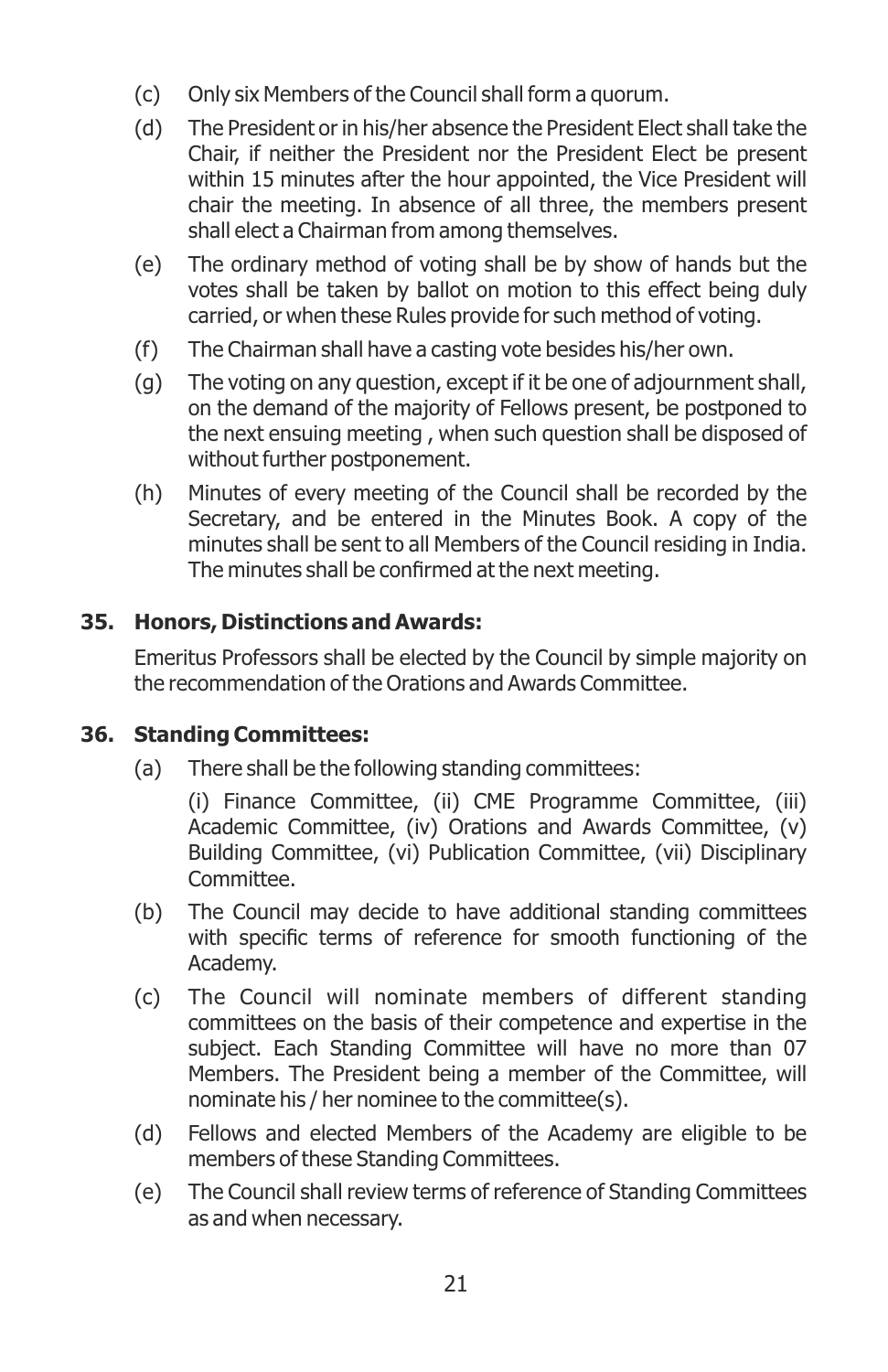- (f) Each Standing Committee will elect its own Chairman and Secretary.
- (g) The Secretary of the standing committee shall keep a record of its deliberations and submit the report to the Council through the Chairman of respective Committee.
- (h) As a general Rule, Members of a Standing Committee shall serve only for a period of 3 years and shall not be eligible for renomination after one term.
- (i) All the standing committees are advisory in nature; the Council shall take the final decision on the recommendations of the Standing Committees.
- (j) No person should serve more than one or rarely two Standing Committees at a time.

#### **37. Traveling and halting allowances:**

(a) Traveling and halting allowances (TA&DA) will be admissible to the following at the rates prescribed by the Council from time to time.

(i) Council Members, (ii) Members of Standing Committees, (iii) Members of other Committees appointed by the Council or General Body, (iv) Observers for academic assignments as appointed by the Academy.

(b) Traveling and halting allowances (TA & HA) will be admissible to the following full time paid staff of the Academy at the rates approved by the Council from time to time. The rates may be based on present pay or designation on retirement. (1) Secretary, (2) Deputy Secretary, (3) Registrar, (4) CME Co-ordinator, (5) Publication Officer, (6) Programme Executive, (7) Administrative/Accounts Officers, (8) Superintendent, (9) Accountant, (10) Clerk, (11) Others like driver, peon etc.

#### **38. Chapters of the Academy:**

Every State is encouraged to have a Chapter consisting of Fellows and Members residing in that State. The Chapter will promote the objectives of the Academy and their activities will be confined to academic matters only. They may frame Rules and Regulations on the lines as of the NAMS to be applicable to the Chapter only. They will elect their own Officers.

Till such time as the Chapters are constituted and recognized by the Council of the Academy the President may nominate a Convener for the State. Irrespective of the presence/absence of the State Chapters, the Council will nominate Conveners for the following Zones: North Zone, Central Zone, West Zone, South Zone, East Zone. The Zonal Convenors will function in accordance with the guidelines framed by the Council from time to time.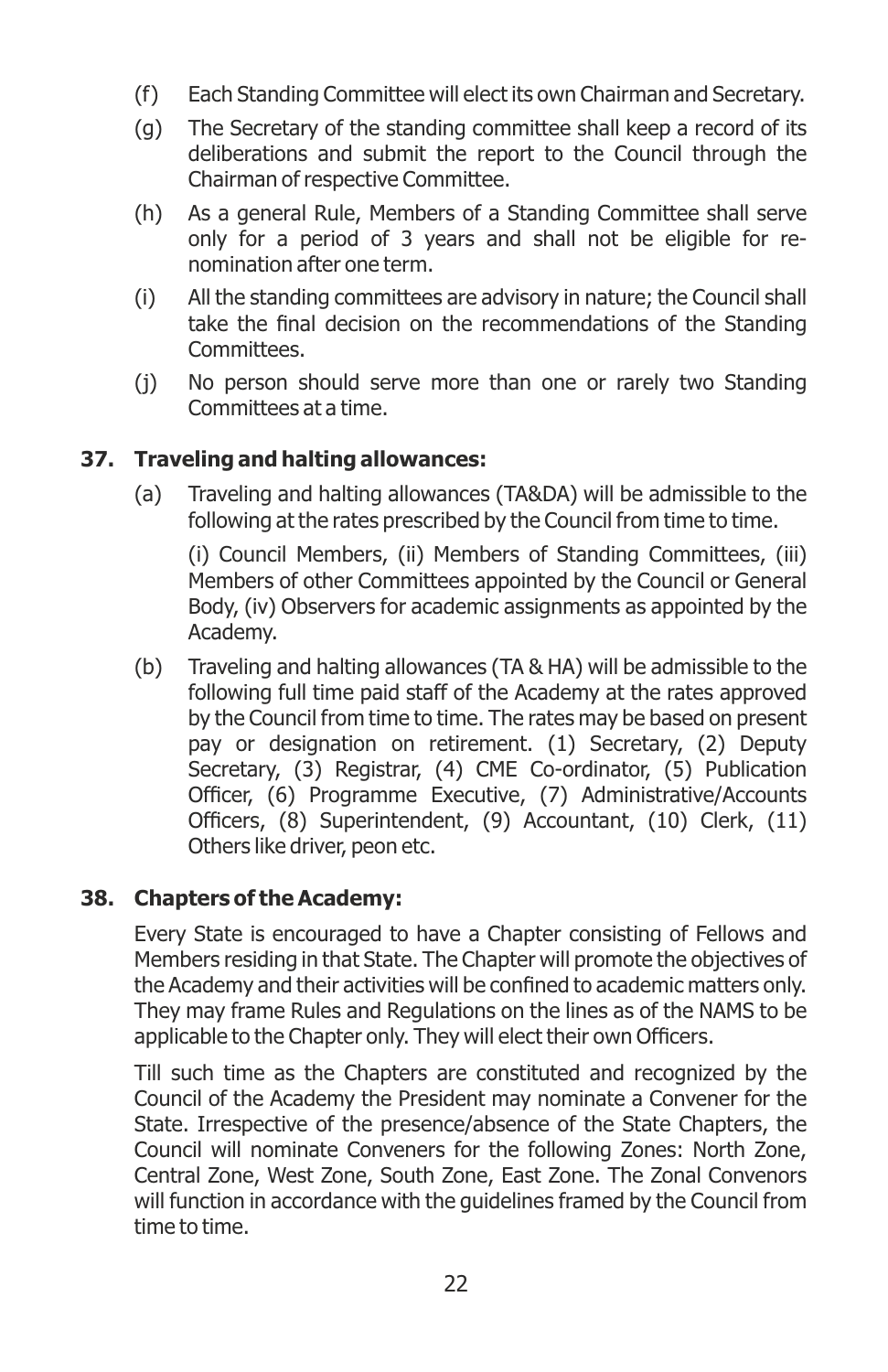#### **Funds and Accounts:**

- **39.** The Finance Committee of the Council will keep a check on the budget and the accounting of funds of the Academy, the accounts, and vouchers of the receipts and expenditure of the Academy shall be audited by either the audit party of the Accountant General, Central Revenues or auditors appointed by the Council for the purpose. The annual statement of account shall after professional audit and its review by the Finance Committee, be printed in the Report of the Academy. The Council shall appoint an Auditor for internal audit of the accounts of the Academy.
- **40.** The Council may authorize the Treasurer to invest any amount of the funds in a nationalized bank and use the interest for general expenditure account.
- **41.** All securities and monies, and papers dealing with the moveable property of the Academy shall be lodged for safe custody in the State Bank of India and/or in other nationalized banks. Investments of the Academy may also be made in fixed deposits accounts in scheduled Banks or such undertakings as approved by the Government from time to time.
- **42.** Cheques drawn on the Bank for sums in excess of Rs. 500 (Rupees five hundred only) shall be signed by the Treasurer and the Secretary.
- **43.** The Council shall appoint a Legal Advisor to the Academy on a retention fee basis.

#### **Miscellaneous:**

- **44.** The Funds of the Academy shall not be re-appropriated for expenditure of any item without the approval of the Council on the recommendation of the Finance Committee.
- **45.** There shall be kept such record of the proceedings of the Academy, of its General Body Meetings and of the Meetings of the Council as shall be prescribed by the Council from time to time. All Fellows shall be entitled to inspect such records.
- **46.** All letters, notices, correspondence by Fellows/Members, and other documents connected with the business of the Academy shall be filed in the order of their dates, and shall be preserved.
- **47.** Authors of papers published in the Academy's publications shall be entitled to receive gratis 50 copies to be shared by all Authors of such paper, unless the Council otherwise prescribes. Extra copies, if requested, can be provided on payment.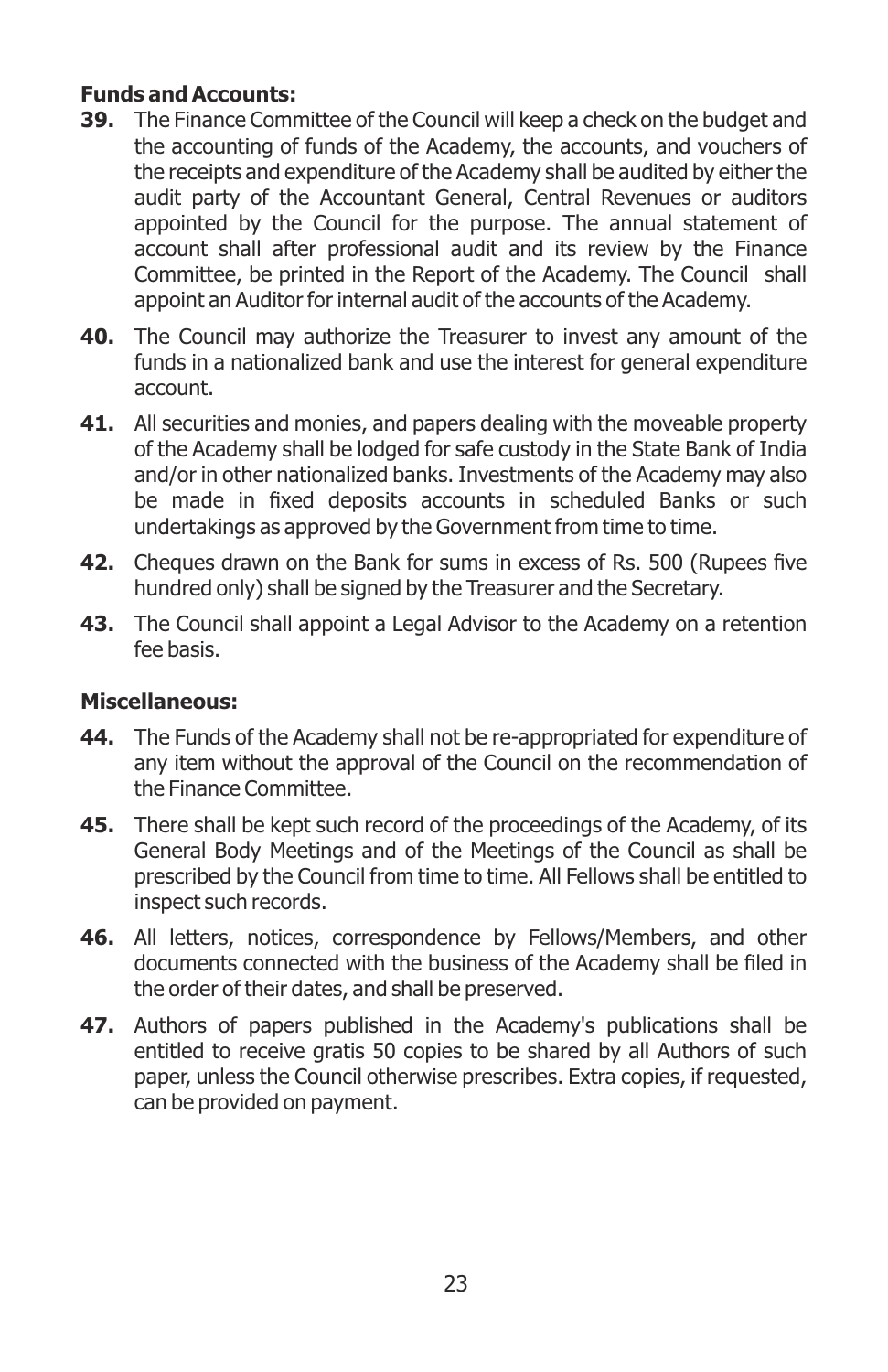## **REGULATIONS**

#### **Regulation 1: Procedure for intake of Fellows and Members**

**I. Election:** The Fellows and Members will be admitted by election as described below.

#### **II. Direct Nomination for Fellows:**

- (a) A Fellow who should preferably be from the same specialty to which the candidate belongs, shall propose a candidate. Members of the Council and of Credential Committee are not entitled to propose or second nomination for a Fellow.
- (b) A Fellow of any specialty shall second the proposal.
- (c) The Fellows nominating the candidate should certify from personal knowledge of the professional and scientific standing/achievements of the candidate and furnish other particulars as stated in the proforma prescribed for the purpose.
- (d) The completed nomination form along with requisite documents and reprints should reach the Secretary as per schedule decided by the Council. Late nominations will be considered for the next year.
- (e) The Secretary shall register every nomination and send acknowledgement to the proposer within 15 days with a copy marked to the candidate.
- (f) The candidate shall be Indian citizen or a person of Indian origin. Exceptionally a foreign national who may have done outstanding work in India or for India in his/her own country may be considered.
- (g) All communications on the subject of candidature shall be addressed to the proposer with a copy marked to the candidate.
- (h) The nomination will remain valid for 3 years. After that the person can be nominated afresh, in accordance with prescribed procedure.
- (i) The Secretary, after receiving these nominations, will prepare the list of proposals known as 'List I of proposals for Fellowship for the year \_\_\_\_\_\_(year of nomination)'. This list should include those candidates who were not elected during one or two previous years.

#### **III. Nominations for Fellows from elected Members of 8 year's standing:**

- (a) An elected Member of the Academy, after completion of 8 years as Member, does not need a proposer or seconder. He is automatically eligible for nomination.
- (b) The secretary shall send intimation to all Members qualified as mentioned in (a) above and request them to send their bio-data and other documents as prescribed for the purpose (same form as in direct nomination), as per schedule decided by the Council.
- (c) The concerned Member, while sending bio-data and documents,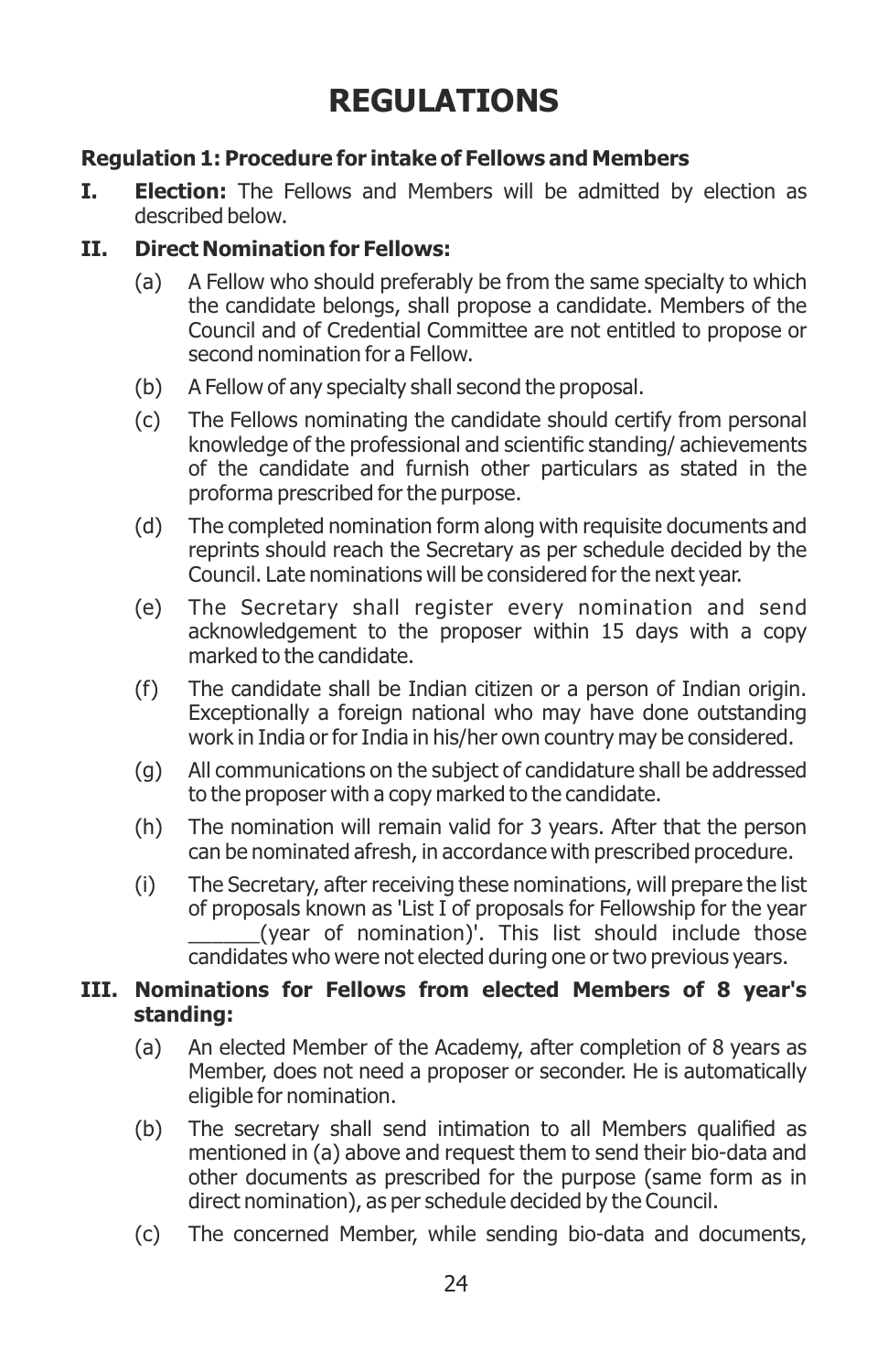may enclose recommendation from a Fellow, based on his personal knowledge about professional competence and other qualities. Such recommendation will be given due importance. The last date of receipt will be as per schedule decided by the Council. Late applications will be considered for the next year.

- (d) The nomination will remain valid for 3 years.
- (e) The Secretary shall register every nomination and send acknowledgement within 15 days. This should be sent to the candidate.
- (f) Members admitted by passing examination held by NBE are not eligible for consideration under this category.
- (g) The member applying for Fellowship shall update his/her bio-data in the prescribed format for 3 consecutive years.
- (h) A fresh application for advancement may be made after a lapse of 2 years, if the candidate is not selected during 3 consecutive years.
- (i) All communications on the subject of candidature shall be addressed to the Member concerned.
- (j) The secretary, after receiving the nomination will prepare a list of the proposals, known as 'List II of proposals for Fellowship for the year (year of selection)'. This list should include those candidates who were not elected on one or two "occasions earlier".

#### **IV. Nominations for Members by election:**

- (a) A Fellow of any speciality, shall propose a candidate. Members of the Council and of Credential Committee are not entitled to propose or second nomination for a Member.
- (b) A Fellow of any speciality shall second the proposal.
- (c) The Fellows nominating the candidate should certify from personal knowledge of the professional and scientific standing/achievements of the candidate and furnish other particulars as stated in the form prescribed for the purpose.
- (d) The completed nomination form along with requisite documents and reprints should reach the Secretary as per schedule decided by the Council. Late nominations will be considered for the following year.
- (e) The Secretary shall register every nomination and send acknowledgement to the proposer within 15 days. This should be sent to the proposer, copy endorsed to the candidate.
- (f) The candidate shall be an Indian citizen.
- (g) All communications on the subject of candidature shall be addressed to the proposer, copy endorsed to the candidate.
- (h) The nomination will remain valid for 3 years. After that the person can be nominated through a fresh application after a lapse of 2 years, in accordance with the prescribed procedures.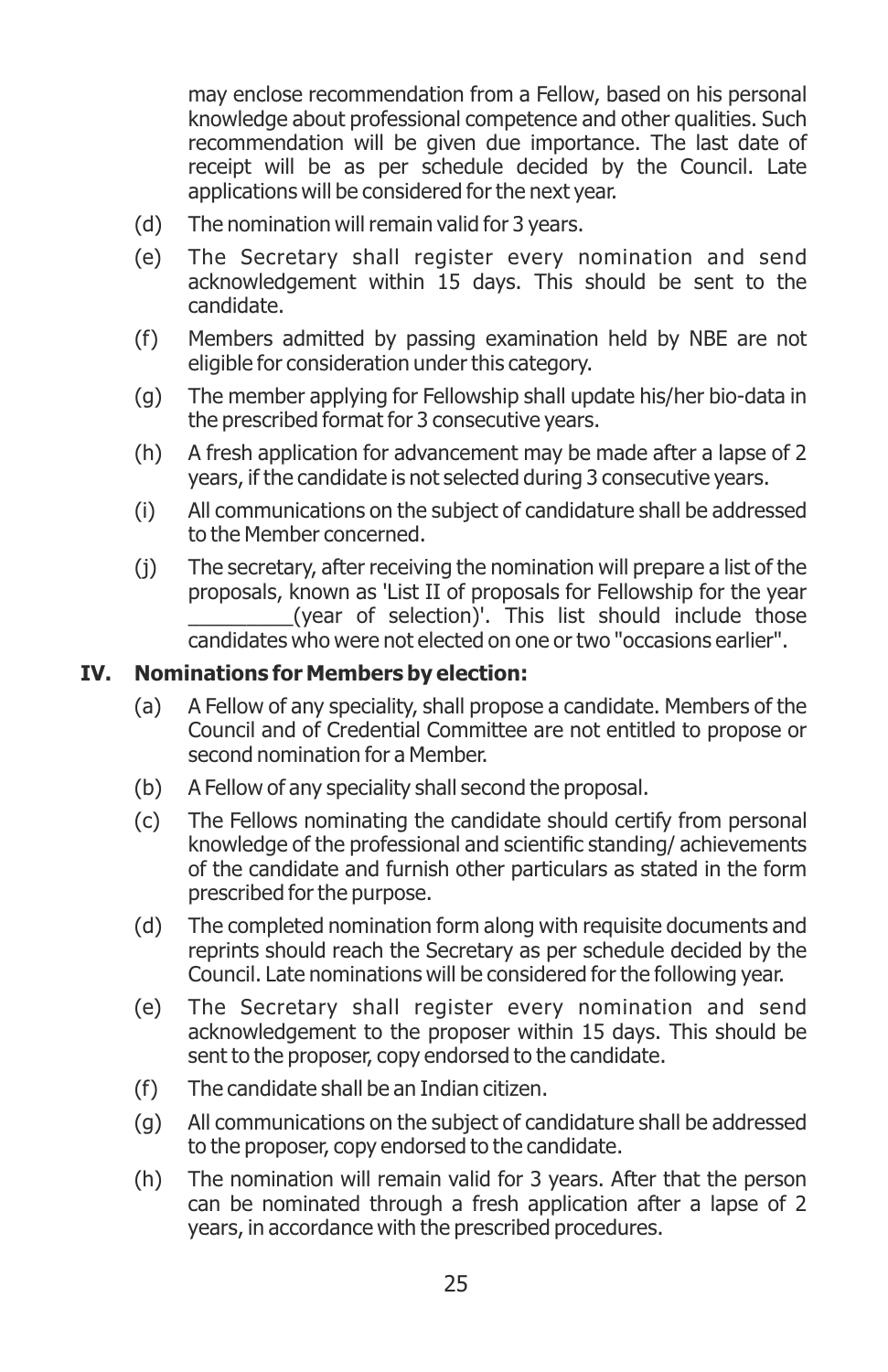(i) The Secretary, after receiving these nominations, will prepare the list of proposals known as 'List III of proposals for Membership for the year  $(year of selection)'$ . This list should include those proposals which were not approved (selected as) during the previous year.

#### **V. Application for Award of Members by passing Examination conducted by NBE:**

Those candidates who pass the examination conducted by the National Board of Examinations will individually submit an application for admission as Member of the National Academy of Medical Sciences, duly proposed by at least one Fellow of the Academy certifying the character and conduct of the candidate. Subject to the approval of the Council of the National Academy of Medical Sciences, the candidate will be admitted as member after paying one time life subscription fee of Rs. 7,000/- (inclusive of admission fee of Rs.1,000) as may be determined from time to time, and after executing the Bond of Obligation.

(This will be effective from the batch who passed the N. B. Examination held in November 1992 and onwards).

#### **VI . Advisory Panels:**

- (a) Nominations shall be invited from the Members of the Council for appointment as a Member of the Advisory Panels in each speciality every year. Fellows with more than 5 calendar years standing are eligible to serve on the Advisory Panel. The Fellows must also belong to the same speciality, or an allied specialty whenever it becomes necessary.
- (b) The Secretary will tabulate all nominations for each specialty and also provide the list of names of eligible Fellows who may serve on the Advisory Panel. Both the lists will also indicate whether any nominee by the Council is a Proposer or Seconder for any candidate, under consideration.
- (c) The President and the Chairman, Credential Committee will jointly review the nominations and select the Members of the Advisory Panel, preferably from the nominations provided by the Members of the Council.
- (d) In case of a nominee/ candidate who opts for Group E as in the composition of Groups given in the Nomination Form for election of Fellowship, the President and the Chairman, Credential Committee will review all such cases along with their list of six best publications and decide on the experts, most appropriate for assessing the credential of the nominee.
- (e) ' List I, of proposals for Fellowship for the year \_\_\_\_\_\_\_\_' as indicated in II(i), 'List II, of proposals for Fellowship for the year \_\_\_\_\_\_' as indicated in III(j) and 'List III, of proposals for Membership for the year both in order of ranking will be separated specialty-wise and sent to each member of respective Advisory Panels.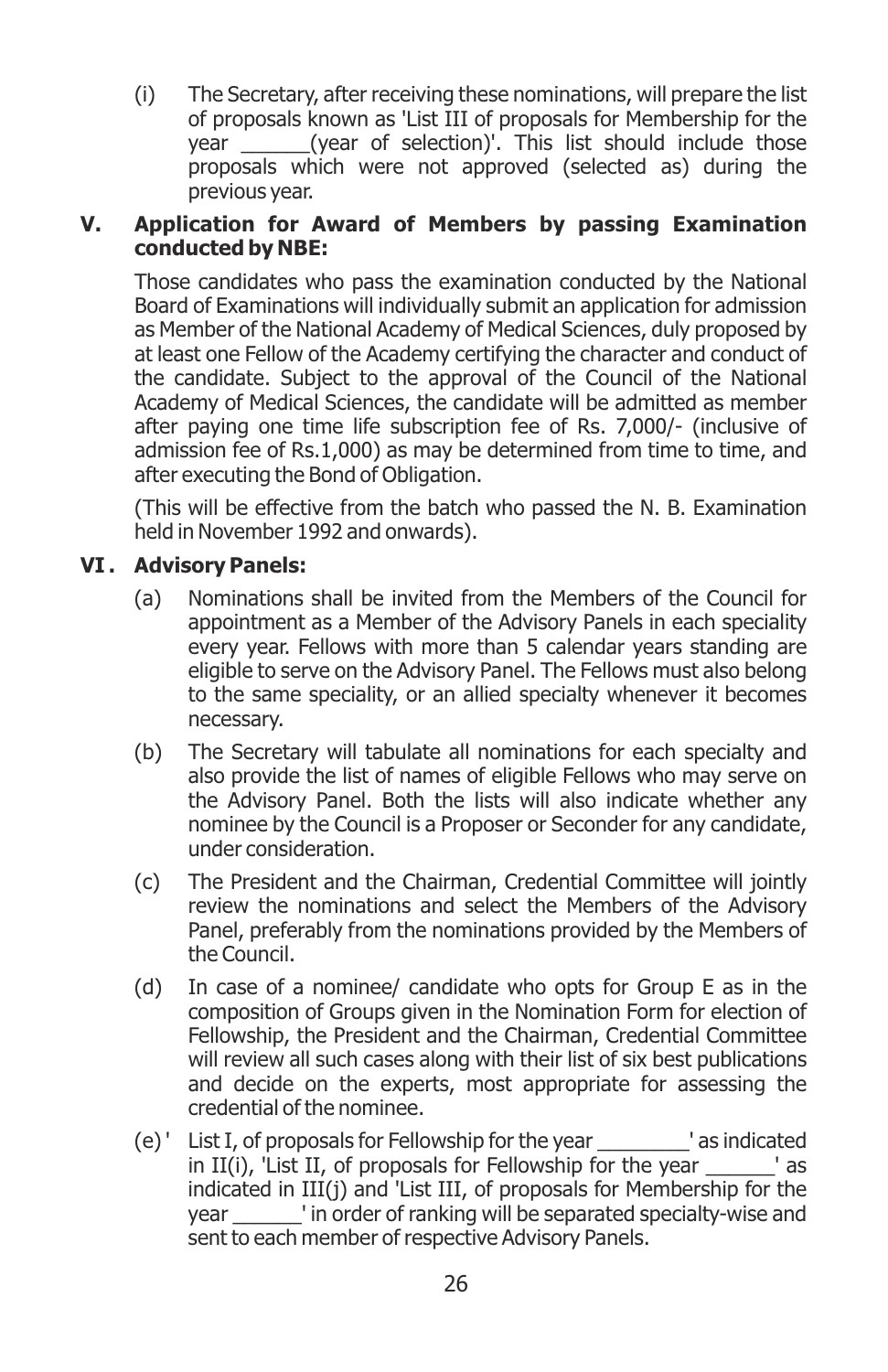- (f) Each Member of the Advisory Panel will assess the proposals and award credits in accordance with the format approved by the Council from time to time and in addition, mark each nominee as highly suitable, suitable, not suitable, absolutely unsuitable. This would be applicable to all nominations from List I, II and III.
- (g) The Secretary, after receiving the reports from the members of Advisory Panels, will forward the same to the Credential Committee.

#### **VII. Credential Committee:**

- (a) Credential Committee will consist of 7 members including Chairman. It will consider recommendations from members of the Advisory Panels and send its recommendations to the Council.
- (b) Two Members of the Credential Committee will retire every year. Therefore every year only vacancies shall be filled by election.
- (c) The Secretary will invite nominations from Council members who are Fellows, for Credential Committee which will consist of Fellows belonging to specialties as under: (i) Basic Medical Subjects as under Group A(2 Members), (ii) Medicine and Allied Subjects as under Group B (2 Members), (iii) Surgery and Allied Subjects as under Group C (2 Members), (iv) Community Health/Medical Education/Hospital Administration etc. as under Group D (1 Member).
- (d) Fellow with more than 7 calendar years' standing is eligible to serve on the Credential Committee.
- (e) All elections concerning Credential Committee shall be by simple majority.
- (f) Election will be conducted group wise from valid nominations received. Each Member of the Council, who is a Fellow, will cast his votes by secret ballot.
- (g) In case any person so elected is unable to serve as member of the Credential Committee the person next on the list resulting through Council ballot for the group will be requested to serve.
- (h) Chairman of Credential Committee: After the Credential Committee is reconstituted for the year the Secretary shall invite Council Members who are Fellows to nominate for the post of Chairman of Credential Committee, along with the consent of the nominee. The nominee must be a Fellow of more than 9 calendar years standing and Member of the Credential Committee. Next, the nominations shall be scrutinized and a list of valid nominations prepared. The election will take place at the next Council meeting through secret ballot
- (i) If the Chairman of the Credential Committee is not able to attend a particular meeting the Members of the Credential Committee present shall elect a Chairman for that meeting. Only Fellow of more than 9 calendar years' standing can be thus elected.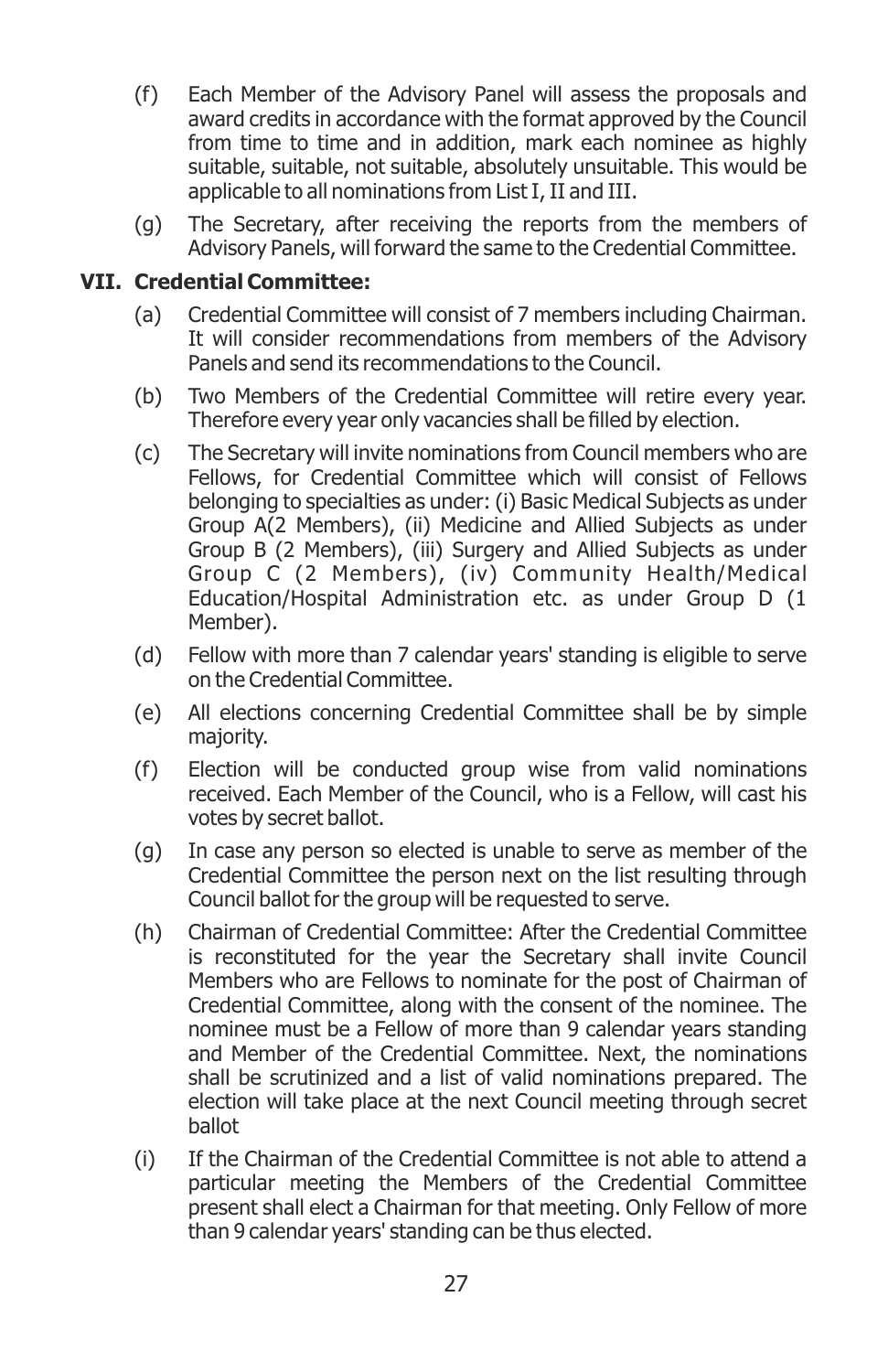- (j) A Member of the Credential Committee, after serving for a period of 3 years, is eligible for re-election by the Council for another term of 3 years and thereafter a lapse of 1 year.
- (k) The tenure of the Chairman, Credential Committee will be three years, unless his/her term as Member of Credential Committee ends earlier and he/she is not re-elected.
- (l) Minimum of 5 members would constitute quorum at the Meeting of the Credential Committee. Decisions of meetings with quorum only will be valid.
- (m) Credential Committee will consider reports of the Advisory Panel and in addition, award scores based on the prescribed format as approved by the Council. Maximum of 12 candidates in each specialty will be ranked in accordance with the total credits scored.

The Credential Committee will recommend up to a maximum of 60 nominees for the award of Fellowship while ensuring that List II of candidates from direct advancement constitute at least 1/3rdof the total nominations recommended by the Credential Committee. There will be flexibility to transfer the unfilled seats from the Advancement category to the Direct category of the total nominations recommended by the Credential Committee.

- (n) Credentials Committee will recommend all candidates considered suitable in accordance with the prescribed criteria by the Council by majority of the Experts for the Award of Membership as per List III.
- (o) If the Credential Committee does not agree with any recommendations of an Advisory Panel it shall record in its report precise reasons for the same.

#### **VIII. Election of Fellows and Members by the Council:**

At a meeting of the Council, the Council shall, after considering the report of the Credential Committee, select by ballot only from amongst the names recommended by the Credential Committee, the number of candidates not exceeding 60, however, there will be flexibility to transfer the unfilled seats from the Advancement category (with elected Members of the Academy with 8 year's standing) to the Direct category.

For the election by the Council to be valid at least 9 Members must be present and voting. A majority of 2/3rd of the Council Members present and voting must have voted for the candidates before he/she is selected.

#### **IX. Final election by all Fellows:**

(a) After the selection by the Council, a postal/electronic ballot paper containing the list of selected candidates arranged alphabetically and in accordance with the list I (Direct nomination) and list II (Advancement from Membership) is sent by registered post to each Fellow. The ballot paper will have two columns marked "Recommended/Not Recommended". It will be accompanied by a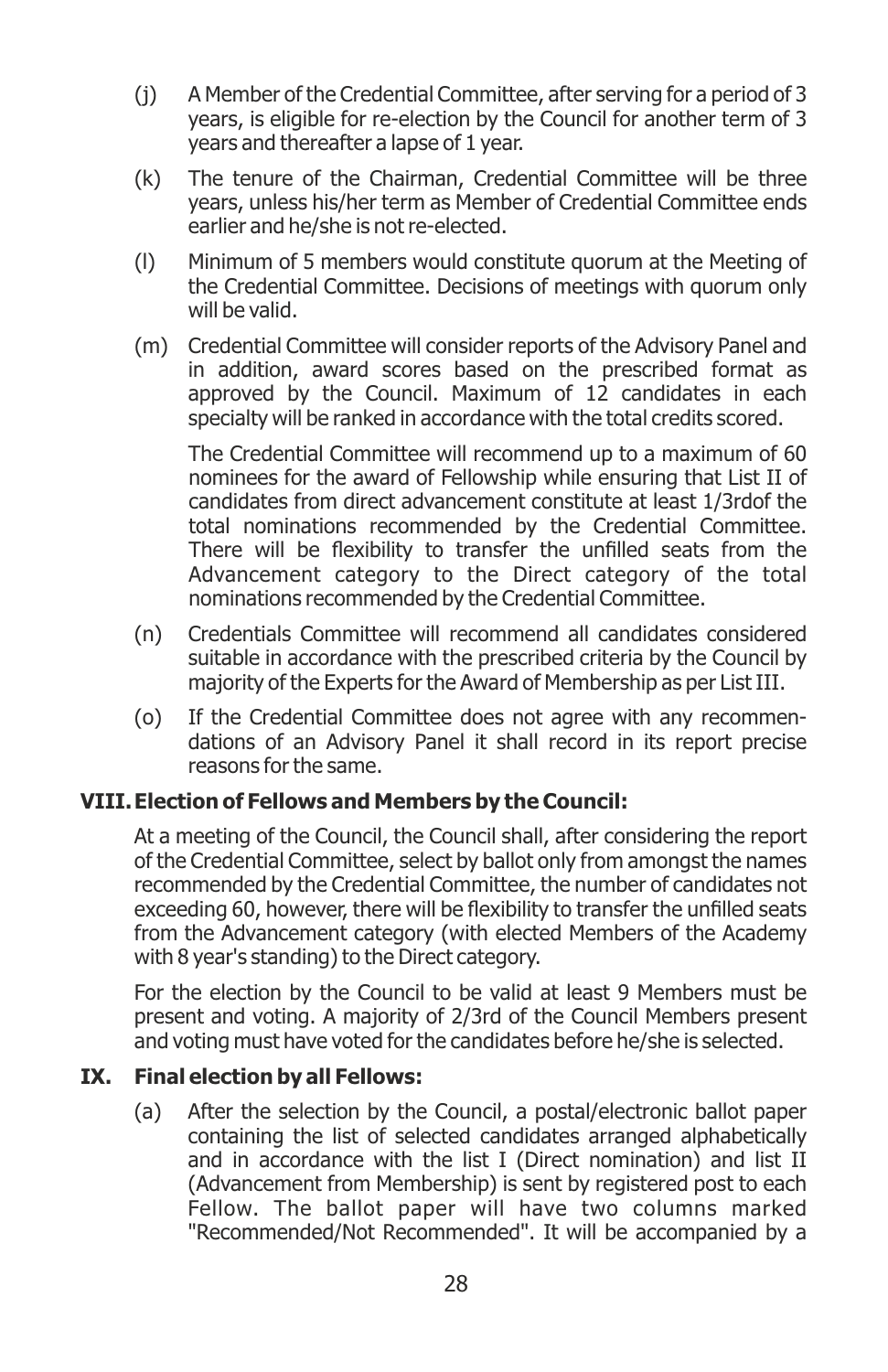brief bio-data of each candidate including the number of publications and the outstanding contributions as mentioned by the proposer.

- (b) In casting the ballot the Fellows will record their votes in favour of any candidate by putting a cross in the column "Recommended" "Not Recommended" against such name by putting an "X". After casting their votes the Fellows will be required to enclose the ballot paper in a sealed inner cover to be mailed in a larger second cover, bearing full name and signature of the Fellows to the Secretary of Academy.
- (c) If any Fellow wishes to object to the election of any candidate for Fellowship, he/she will record his objection by putting a cross in the column "Not recommended". If one fourth or more of the Fellows voting do not favour the election of any candidate, he/she will not be eligible for election.
- (d) In case a Fellow has some serious objection against any candidate, he/she shall write a confidential letter addressed to the Secretary of the Academy stating the reasons for the non-suitability for election of such a candidate. Such objection will be considered by the Council, and if the Council decides that there is substance in the objection raised, the candidate will not be elected a Fellow of the Academy, in spite of securing a majority of votes polled.

The President shall appoint not less than two scrutinizers who after having opened the voting papers, with the Secretary, shall count and record the number of actual votes cast for and against each candidate. If a Fellow has neither put a cross for or against a candidate his/her vote will not be counted for that candidate. The Scrutinizing Committee will then convey to the President, the above record. The names of the candidates approved by the President shall forthwith be notified to all Fellows by post.

- (e) The procedure for election of Members as per Rule 1 e(i) shall be similar to that described above for election of Fellows.
- (f) The number of members to be elected every year will be at the discretion of the Council.

#### **X. The Election of Honorary Fellows :**

- (a) A book shall be kept in which Fellows of the Academy may enter the names of eminent persons including foreign nationals whom they recommend as Honorary Fellow, or if the Fellows be not resident at the headquarters of the Academy, he/she may send his/her recommendation by post and ask the Secretary to enter the proposals on his/her behalf, and be accompanied by a statement of the principal grounds on which the recommendation is made and shall be valid for three years only.
- (b) Not more than two Fellows shall be elected in this category in any one year. This list will be considered by the Council. The decision of the Council will be reported to the General Body. There will not be more than 25 Honorary Fellows at any one point of time.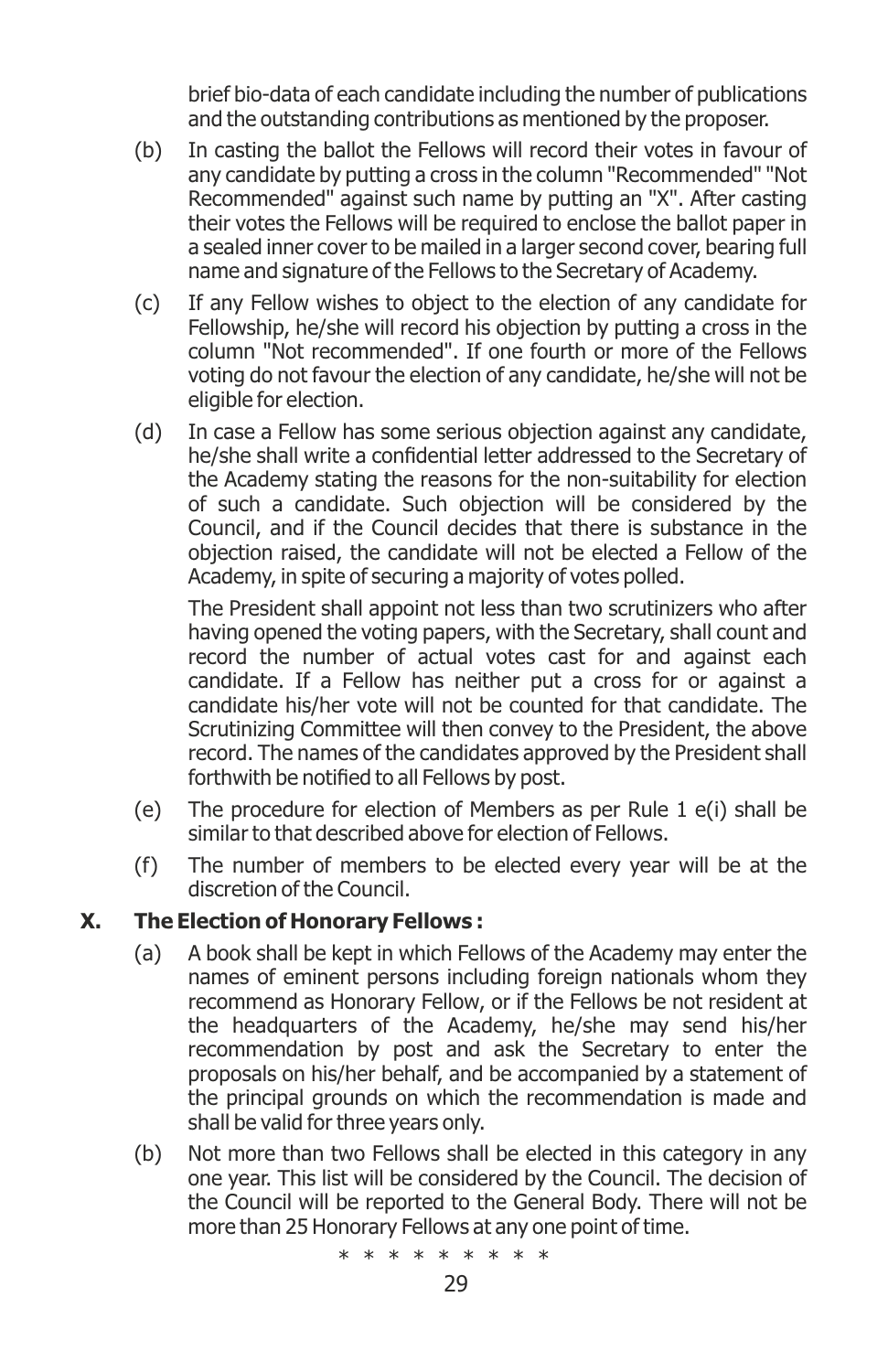### CERTIFICATE OF REGISTRATION UNDER SOCIETIES REGISTRATION ACT XXI OF 1860

No.S/1778 of 1961-62

I hereby certify that "Indian Academy of Medical Sciences" has this day been registered under the Societies Registration Act XXI of 1860 (Punjab Amendment) Act 1957, as extended to the Union Territory of Delhi.

Given under my hand at Delhi, this twenty-first day of April, one thousand nine hundred and sixty one.

> Sd/- M.L. Dhawan Registrar of Societies Delhi.

### CERTIFICATE OF REGISTRATION OF SOCIETIES ACT XXI OF 1860

\_\_\_\_\_\_\_\_\_\_\_\_\_\_\_\_\_\_\_\_\_\_\_\_\_\_\_\_\_\_\_\_\_\_\_\_\_\_\_\_\_\_\_\_\_\_\_\_\_\_\_\_\_\_\_\_\_\_\_\_\_\_

No.S/1778 of 1961-62

I hereby certify that in pursuance of Section 12A of S.R. Act XXI of 1860 the name of the Society has been changed from "Indian Academy of Medical Sciences" to "National Academy of Medical Sciences (India)" has this day been registered under the Societies Registration Act XXI of 1860. Given under my hand at New Delhi this 16th Day of November, one thousand nine hundred and Seventy six. Registration Fee of Rs. one paid.

> Sd/- Registrar of Societies Delhi Administration New Delhi.